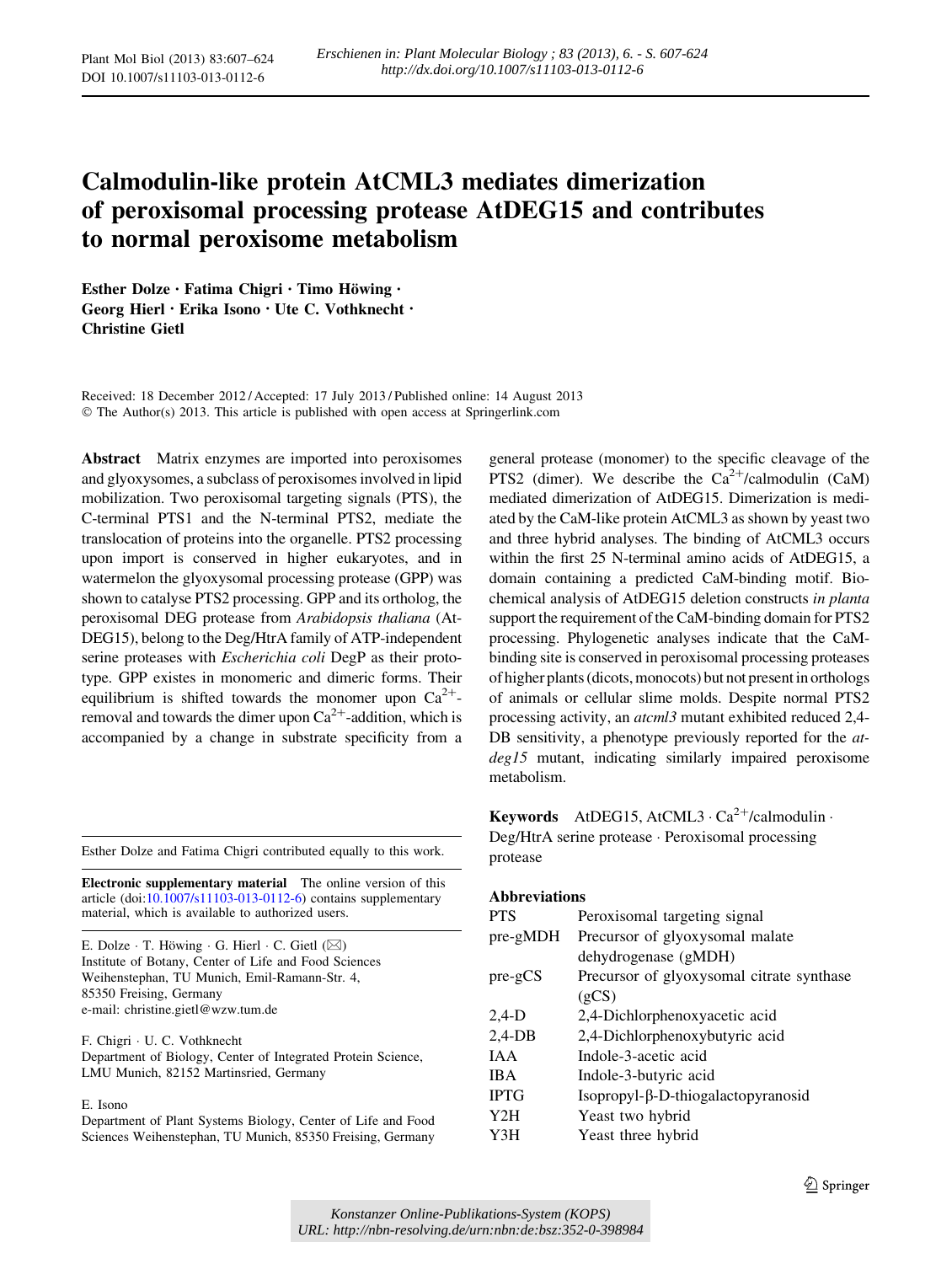## Introduction

In plants, numerous matrix enzymes have to be imported post-translationally from the cytosol into peroxisomes, including the enzymes for seed storage oil mobilization into glyoxysomes and the components for photorespiration into leaf peroxisomes. The majority of these enzymes are imported in their mature form targeted by a C-terminal (S/ A/P/C)-(K/R/S/N)-(L/M/I) tripeptide designated as peroxisomal targeting signal 1 (PTS1) (Lingner et al. [2011](#page-16-0)). In fewer matrix enzymes, the type 2 peroxisomal targeting signal (PTS2) with the consensus sequence (R/K)-(L/I/V)-  $X_5$ -(H/Q)-(L/A) is located in the N-terminal 30 to 50 amino acids of the pre-protein (Flynn et al. [1998;](#page-16-0) Reumann [2004](#page-17-0); Lazarow [2006\)](#page-16-0). These include glyoxysomal malate dehydrogenase (gMDH), glyoxysomal citrate synthase (gCS), and acyl-CoA oxidase and thiolase in plants, as well as alkyl-dihydroxyacetone-phosphate (DHAP) synthase, phytanoyl-CoA hydroxylase and thiolase in mammals. In higher eukaryotes such as plants and mammals the PTS2 is removed upon import. A Cys residue consistently found in position P2 of the cleavage site (Helm et al. [2007](#page-16-0); Schuhmann et al. [2008\)](#page-17-0) is required for efficient processing of the PTS2 pre-sequences of gCS and gMDH in pumpkin (Kato et al. [1996a](#page-16-0), [1998\)](#page-16-0). However, processing of PTS2 is not necessary for enzyme activity in higher eukaryotes (Gietl et al. [1996\)](#page-16-0), and it does not take place in lower eukaryotes, where non-cleaved PTS2 sequences are present in the N-terminus of the mature form of thiolase and amine oxidase (Flynn et al. [1998](#page-16-0); Helm et al. [2007;](#page-16-0) Schuhmann et al. [2008\)](#page-17-0).

The purified glyoxysomal processing protease (GPP) from the fat-storing cotyledons of watermelon (Citrullus vulgaris) was shown to be responsible for PTS2 processing (Helm et al. [2007](#page-16-0)). Similarly, lack of the orthologous processing protease AtDEG15 (At1g28320) in an Arabidopsis mutant line results in the loss of processing of pregMDH to its mature form (Helm et al. [2007;](#page-16-0) Schuhmann et al. [2008](#page-17-0)). GPP was shown to exist in two different conformations, a monomer and a dimer. Only in its dimeric form is the protein active as a specific processing protease for PTS2 containing proteins (Helm et al. [2007](#page-16-0)). In contrast, the monomer was shown to degrade denatured proteins independent from specific sequence motifs. Protein conformation of GPP is calcium-dependent, where the presence of calcium shifts the equilibrium towards the dimeric, PTS2-specific form (Helm et al. [2007](#page-16-0)) but the molecular basis for this calcium regulation is not known.

DEG15/GPP belong to the Deg/HtrA family of ATPindependent serine endopeptidases with Escherichia coli DegP as their prototype (Helm et al. [2007](#page-16-0)). Members of this family have been shown to form trimeric, hexameric and up to 24-meric complexes (Krojer et al. [2008](#page-16-0); Shen et al. [2009](#page-17-0)). In addition to a domain resembling trypsin, most DegP proteins contain one to three PDZ domains located towards the C-terminus of the polypeptide chain. PDZ domains are about 80 to 90 amino acids long and have been shown to bind to short regions of other proteins (Sheng and Sala [2001](#page-17-0)). Crystallographic analyses of the trimeric and hexameric forms of E. coli DegP suggest that the PDZ domains play a role in substrate recognition and activation of the protease domain (Krojer et al. [2002\)](#page-16-0).

Sixteen genes coding for putative Deg/HtrA proteases have been identified in the Arabidopsis genome, six of which are predicted to be targeted to mitochondria and seven to chloroplasts (Huesgen et al. [2005](#page-16-0); Schuhmann et al. [2012](#page-17-0)). AtDEG15 is the only member residing in peroxisomes, as validated by GFP-fusion, proteomics and bioinformatics (Reumann et al. [2004](#page-17-0), [2009](#page-17-0); Helm et al. [2007](#page-16-0); Eubel et al. [2008;](#page-16-0) Schuhmann et al. [2008\)](#page-17-0).

The Deg/HtrA protease family can be divided into four distinct groups based on differences in their domain structure (Helm et al. [2007;](#page-16-0) Schuhmann et al. [2012\)](#page-17-0). Group IV comprises AtDEG15 and related enzymes from other organisms such as plant DEG15 orthologs as well as the mammalian peroxisomal processing proteases (Hsa-TYSND1 and MmuXP125636). Members of this group carry the protease domain more toward the C-proximal part of the protein and they do not contain recognizable PDZ domains. Furthermore, they all possess the capacity to cleave PTS2 sequences. Consequently, DEG15 and TYS-ND1 were both shown to have a well-defined role in peroxisome biology. The mammalian TYSND1 protease not only removes the targeting signal of PTS2-containing proteins upon import; it also processes certain PTS1-containing peroxisomal fatty acid  $\beta$ -oxidation enzymes (Kurochkin et al. [2007\)](#page-16-0).

Not only DEG15 but also other Deg proteases were shown to alternate between different functional forms, such as the proteolytic and the chaperone function of E. coli DegP (Krojer et al. [2008\)](#page-16-0) or the catalytically active and inactive form of E. coli DegS (Wilken et al. [2004\)](#page-17-0). While most Deg/HtrA proteases are activated by substrate binding, other mechanisms of activation have been reported including activation by low pH for plant DEG1 (Kley et al. [2011](#page-16-0)) and bacterial DegQ (Sawa et al. [2011](#page-17-0)). However, in case of plant DEG15-type proteases, alteration between different forms seems to be  $Ca^{2+}$ -regulated, and the change between monomer and dimer controls their substrate specificity (Helm et al. [2007\)](#page-16-0). Since DEG15 does not bind the ion itself,  $Ca^{2+}$  regulation could be mediated by calcium sensor/transducers such as calmodulin (CaM), a protein found ubiquitously in eukaryotic organisms (Yang and Poovaiah [2003](#page-17-0)).

CaMs contain two pairs of  $Ca^{2+}$  binding EF-hand motifs joined by a linker domain. Upon  $Ca^{2+}$  binding, the shape of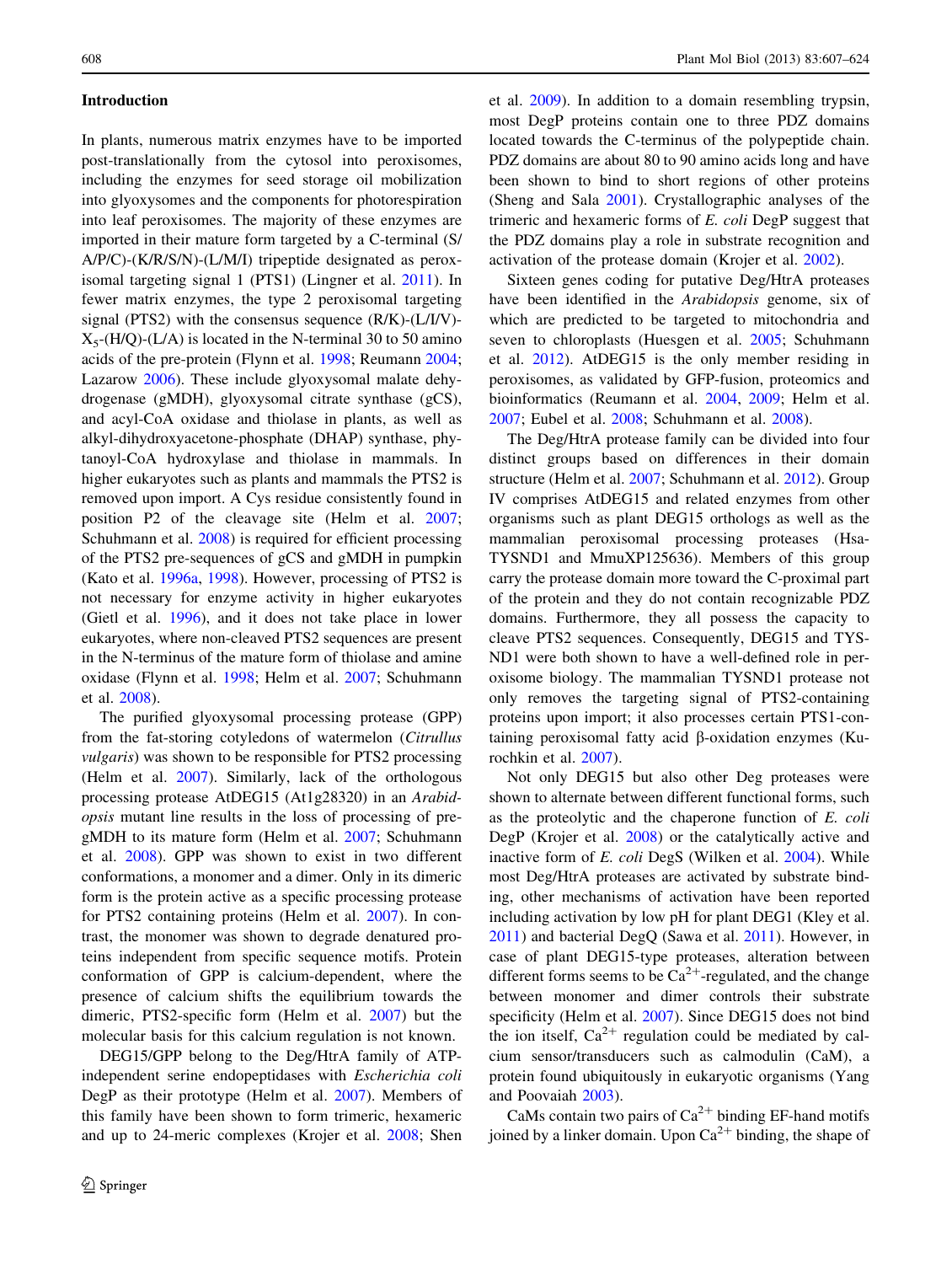the CaM molecule changes, triggering its ability to relieve protein autoinhibition, remodel active sites, or dimerize proteins (Clapham [2007\)](#page-16-0). Genomic mining revealed that the Arabidopsis genome encodes seven genes for bona fide CaMs and about 50 genes for CaM-like proteins (CML) (Day et al. [2002;](#page-16-0) McCormack et al. [2005\)](#page-16-0). For most CMLs neither function nor localization is known, but AtCML3 (At3g07490) bears the PTS1 motif—SNL at its C-terminus (Reumann et al. [2004\)](#page-17-0). AtCML3 is localized to peroxisomes as validated by targeting of YFP-AtCML3 fusion protein, and it exhibits the typical structure of CaMs (Chigri et al. [2012](#page-16-0)). AtCML3 furthermore displays common characteristics of canonical CaMs, such as  $Ca^{2+}$ dependent alteration of gel mobility and  $Ca^{2+}$ -dependent exposure of a hydrophobic surface (Chigri et al. [2012](#page-16-0)). This indicates that AtCML3 can function similar to canonical CaMs and that peroxisomes are integrated into the  $Ca^{2+}/CaM$  signalling network of the cell.

In this work, we provide experimental evidence for  $Ca^{2+}/CaM$ -mediated dimerization of AtDEG15. We could further show that AtCML3 interacts with AtDEG15 via a CaM-binding site within the first 25 N-terminal amino acids using yeast two hybrid (Y2H) analyses and bioinformatics. A synthetic peptide corresponding to this domain is able to bind CaM in vitro. CaM-binding at the N-terminus is a prerequisite for AtDEG15 dimerization as shown by yeast three hybrid (Y3H) experiments. Phylogenetic analyses indicate that the CaM-binding site is conserved in peroxisomal processing proteases of higher plants (dicots and monocots) but not present in orthologs of animals or cellular slime molds. Analysis of an atcml3 mutant further indicates that loss of AtCML3 impairs peroxisomal metabolism.

## Materials and methods

## Y2H and Y3H

For interaction studies the Matchmaker GAL4 Two Hybrid system (Clontech) was used. Putative interaction partners were cloned into pBridge or pGAD424 vectors in order to achieve fusion proteins with either the DNA-activation domain or the DNA-binding domain. For Y3H, the third protein with its potential regulatory influence was cloned into the second multiple cloning site of pBridge; it is suppressed in the presence of 1 mM Met and is expressed in the absence of Met. For primers see Table S1. All DNA constructs were finally sequenced for control. Plasmids were transformed into S. cerevisiae strain AH109; transformands were cultivated according to the manufacturer's instructions. Two different reporter genes were used: Transcription of the HIS3 reporter leading to growth on His-free selection medium allows a qualitative estimation of the protein interaction. Transcription of the lacZ reporter leads to expression of β-galactosidase converting o-nitrophenol-galactoside to o-nitrophenol; the calculation of Miller units takes into consideration the  $OD<sub>600</sub>$  at the starting point and the reaction time thus allowing a quantitative estimation of the protein interaction dependent on the affinity of the protein partners for each other.

## Growth assay

Transformands were cultivated in 5 ml of YPD medium (1 % yeast extract, 2 % pepton and 2 % glucose). Cell density was defined and concentration was adjusted to  $10<sup>5</sup>$ cells per 50  $\mu$ l drop. This suspension was diluted in 1/10 steps until the concentration reached  $10^1$  cell per 50 µl drop. Cells were applied on selection medium without supplementation of His to verify His3-reporter gene expression and on selection medium with His as growth control.

### b-Galactosidase assay

Cells were grown for 16 h in selection medium. After incubations, cells were transferred to 4 ml YPD medium and incubated at 30  $^{\circ}$ C until OD<sub>600</sub> reached 0.6. Cells from 1 ml were harvested by centrifugation and washed in phosphate buffer pH 7.0 containing 10 mM KCL and 1 mM  $MgSO<sub>4</sub>$ . The pellet was resuspended in 100 µl of phosphate buffer, frozen in liquid nitrogen and thawed at 37 °C. This step was repeated twice. 700  $\mu$ l phosphate buffer pH 7.0 containing  $3 \text{ mM}$   $\beta$ -mercaptoethanol was added. Additionally 160  $\mu$ l of a solution containing 4 mg/ ml O-nitrophenyl-  $\beta$ -D-galactopyranoside was added. The solution was incubated at 30  $\degree$ C for 1 h. After incubation, the reaction was stopped by the addition of  $400 \mu 1 \text{ M}$  $Na<sub>2</sub>CO<sub>3</sub>$ . The solution was centrifuged (Eppendorff centrifuge 5415C, 10 min, 14.000 rpm). Absorption of the supernatant at 420 nm was measured.

1 Miller unit = 
$$
\frac{(Abs_{420} - (1, 75 \cdot Abs_{550}))}{(t \cdot v \cdot Abs_{600})}
$$

For further details see the manufacturer's instructions.

#### Expression control

To ensure that non-growth observed with certain mutated constructs was not caused by lack of protein expression or protein degradation, yeast proteins were isolated from cells growing on -2 medium (Kushnirov [2000\)](#page-16-0) and analysed by SDS-PAGE. For western blot analysis, antibodies directed against the binding domain in pBRIDGE [GAL4 (DBD) (RK5C1) Santa Cruz Biotechnology] were used.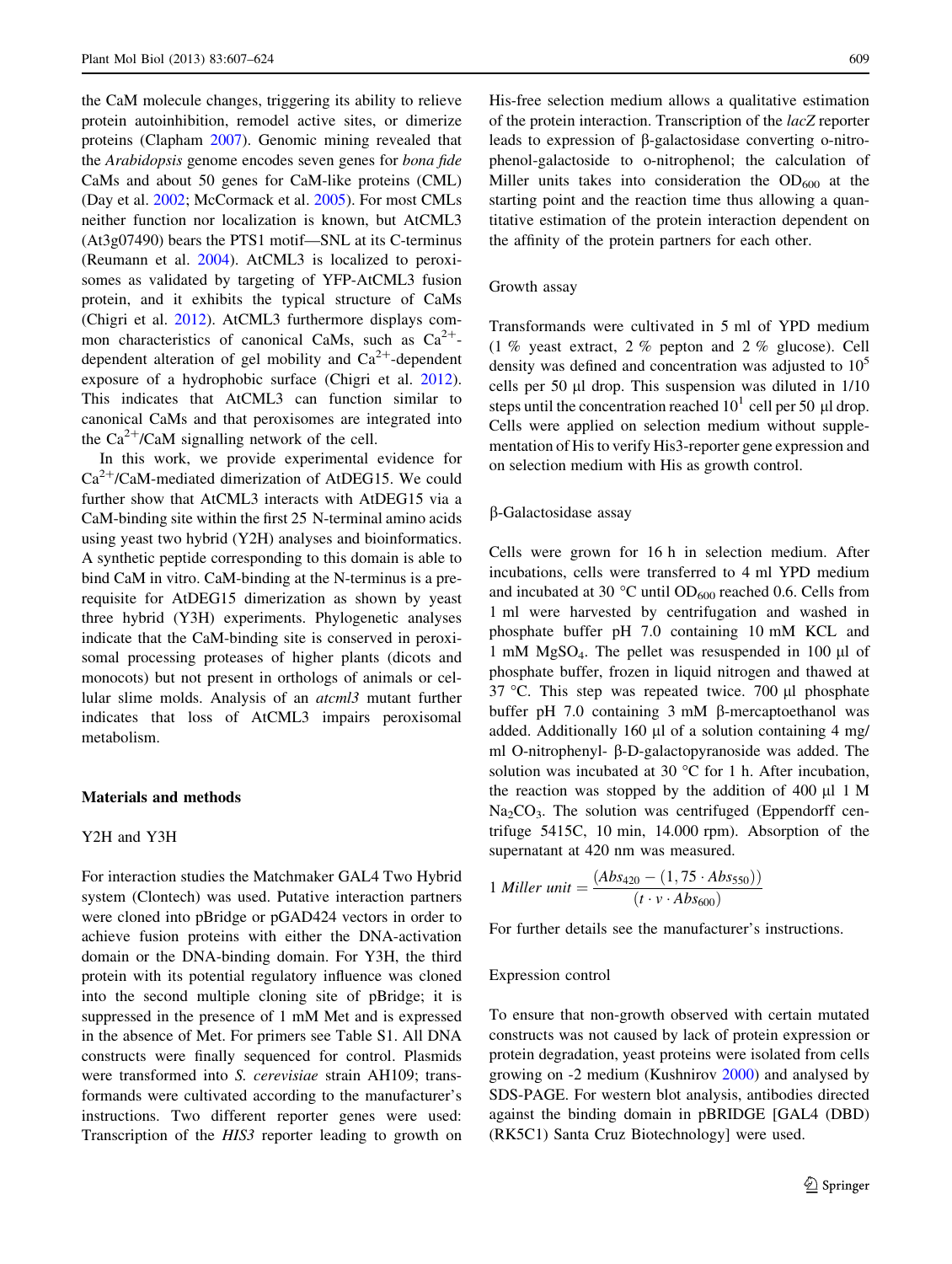## Production of recombinant AtDEG15 and AtCML3

For heterologous expression, the coding region of At-DEG15 or  $AtCML3$  was cloned into  $pET28a(+)$  or  $pET21a(+)$  (Merck Chemicals, Darmstadt, Germany; for primers see Tab. S1) to produce recombinant protein with either an N-terminal or C-terminal His-tag and expression was obtained using the Rosetta2 strain (Merck Chemicals, Darmstadt, Germany). AtDEG15 over expressed in E. coli yielded the under graded full length AtDEG15 that is, however, deposited in inclusion bodies. From that reason, the purification and subsequent affinity choromatography had to be carried out in the presence of 4 M urea. Cells were harvested 6 h after induction by centrifugation (10 min;  $270 \times g$ ), resuspended in 20 mM Tris pH7.5/ 150 mM NaCl and lysed by sonification. Denatured At-DEG15 was collected by centrifugation (1 h;  $75,600 \times g$ ) and solubilized in 4 M urea according to manufacturer's instructions. Recombinant AtCML3 was soluble and could be purified under native conditions. The proteins were further purified on Ni-TED columns (Machery-Nagel) following the manufacturer's instructions.

## Production of recombinant AtDEG15\_N-terminus

Production of recombinant, soluble AtDEG15 was achieved by using pBAD/His A (Invitrogen, Karlsruhe, Germany): This system produced the AtDEG15 full length protein with an N-terminal His-tag for affinity purification and an N-terminal Xpress<sup>TM</sup> epitope for immunodetection of the recombinant fusion protein by appropriate antibodies. The protein was produced in low amounts consistently accompanied by AtDEG15 degradation variants (Schuhmann et al. [2008](#page-17-0)). In analogy to the production of the soluble AtDEG15 full length protein, we cloned the At-DEG15 N-terminus (amino acids 1–327; for primers see Tab. S1), that is the domain N-terminal to the protease domain, into the same vector (pBAD/His A). Expression was induced with 0.02 % L-arabinose. Cells were grown for 16 h at 37  $\degree$ C after induction, harvested by centrifugation (10 min;  $270 \times g$ ), resuspended in 20 mM Tris pH7.5/150 mM NaCl and lysed by sonification. The At-DEG15\_N-terminus was expressed as a soluble, undegraded protein and was purified on HisTrap columns under native conditions following the manufacturer's instructions (GE Healthcare, Freiburg, Germany).

# Affinity chromatography on CaM-agarose

For interaction of AtDEG15 from inclusion bodies with calmodulin,  $70 \mu l$  CaM-agarose slurry (GE Healthcare, Freiburg, Germany) were washed three times with 300 µl  $H<sub>2</sub>O$  and resuspended in 80 µl CaM-binding buffer (20 mM

Tris–HCl, pH7.5/150 mM NaCl/0.1 mM CaCl $\frac{1}{4}$  M urea). 20 lg of recombinant, purified AtDEG15 was diluted in CaM-binding buffer  $(100 \mu g/ml)$  and incubated with 40  $\mu$ l of CaM-agarose-slurry in binding buffer for 16 h at  $4 \text{ }^{\circ}$ C. A control experiment with 5 mM EGTA/5 mM EDTA instead  $CaCl<sub>2</sub>$  was performed. The CaM-agarose beads were collected by a brief low-spin centrifugation (1 min/1,000 rpm in an Eppendorff centrifuge). The supernatant (''flow through'') was removed, and the beads were washed 5 times with a tenfold volume of binding buffer with a brief low-spin centrifugation between the washes. For elution of bound proteins, 10 umol of bovine brain CaM (Calbiochem/ Merck, Darmstadt, Germany) or recombinant AtCML3 in 50 ll binding buffer were added three times with a brief low spin centrifugation between the elution steps. The supernatant (''flow through''), the last wash and the three elution fractions, respectively were analyzed by SDS-PAGE and Coomassie staining. For interaction of recombinant, soluble AtDEG15 full length protease and of the AtDEG15 N-terminus, respectively, with calmodulin, the affinity chromatography on CaM-agarose was carried out in a similar manner using native binding buffer (20 mM Tris–HCl, pH7.5/150 mM NaCl/0.1 mM CaCl<sub>2</sub>).

## Cross-linking assays with synthetic AtDEG15 peptide

A synthetic peptide was used comprising the first 21 amino acids of AtDEG15 (H2 N-MDVSKVVSFSRNFAVLVK-VEG-CONH2; Eurogentec, Germany). Cross-linking experiments were performed with the zero angstrom crosslinker EDC and sulfo-N-hydroxysulfosuccinimide (Pierce, Germany) as described (Arazi et al. [1995](#page-15-0)). 300 pmol pig CaM (Enzo Life Sciences, Germany) was incubated in the absence and presence of 600 pmol of synthetic peptide (stock solution 5 mg/ml DMSO) in 50 mM Hepes–KOH (pH 7.5), 150 mM NaCl and 0.1 mM CaCl<sub>2</sub> for 1 h at 4  $^{\circ}$ C followed by 30 min cross-linking at RT. Control experiments were performed with 5 mM EGTA and 5 mM EDTA instead of  $CaCl<sub>2</sub>$ . As a negative control, the same assays were performed with 300 pmol egg albumin (Sigma, Germany) instead of CaM. The cross-linking reactions were analysed by SDS-PAGE and coomassie staining.

# Analysis of recombinant AtDEG15 enzymatic activity

Cleavage motifs of recombinant, soluble AtDEG15 were analysed by digestion of bovine beta-casein (accession number Swissprot P02666) purchased from Sigma (C-6905). Recombinant AtDEG15 was purified by His-tag affinity chromatography (Ni-TED columns, Machery-Nagel) and incubated with beta-casein (0.13 % final concentration) at 30 °C. Aliquots were taken after 1 min, 4 and 24 h and analysed by 17.5 % SDS-PAGE and coomassie-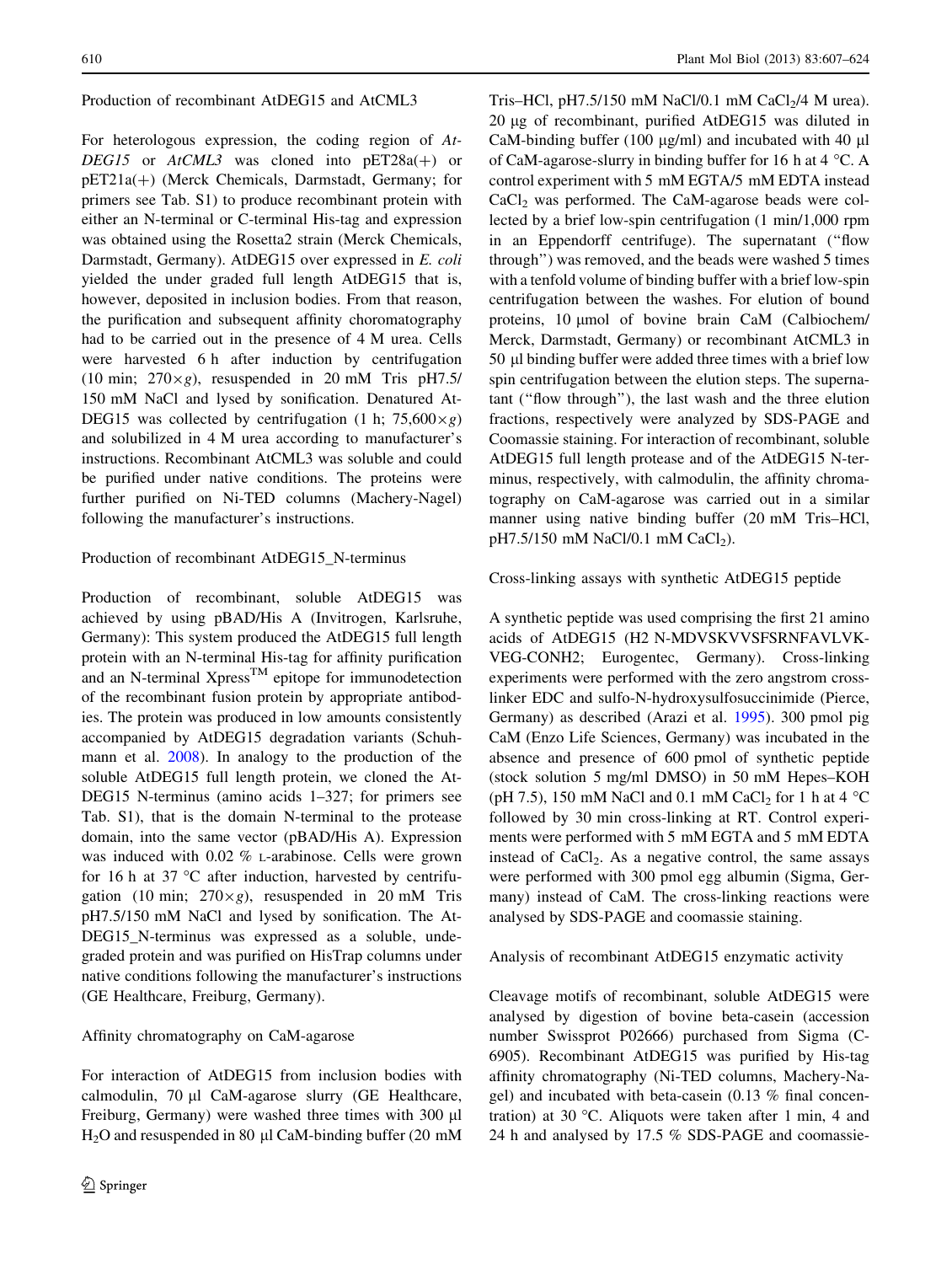staining: the signal for undigested beta-casein disappeared, while degradation products increased over time. Digests were stopped by freezing in liquid nitrogen. The same time points were chosen for further analysis: The beta-casein peptides obtained by digestion with AtDEG15 for 1 min, 4 h and 24 h were separated by reversed-phase HPLC prior to MALDI analysis as described (Than et al. [2004](#page-17-0)). For in vitro transcription/translation the coding sequences of pre-gMDH, pre-gCS and pre-thiolase, respectively, were amplified from RIKEN cDNA clones (pda00743/ At5g09660; pda02633/At2g42790; pda07220/At5g48880) using forward primers that included the sequence of the T7 polymerase promotor and a ribosome binding site. Radiolabeled protein was produced from the PCR products using the TNT T7 Coupled Reticulocyte Lysate System from Promega-Deutschland (Mannheim, Germany) for 90 min at 30 °C in the presence of  $35S$ -labeled methionine (1,175 Ci/ mmol, PerkinElmer LAS Germany GmbH, Rodgau, Germany). The translation mixture was subsequently centrifuged for 20 min at  $50,000 \times g$  to remove aggregated proteins and the supernatant was used in the digestion reaction.  $10 \mu l$  AtDEG15 (Ni-TED column eluate) were incubated with ten ul substrate (pre-gMDH, pre-gCS or pre-thiolase) in the presence (2 mM  $Ca^{2+}/CaM$ ) or absence (2.5 mM EDTA/EGTA) of CaM at 30  $\degree$ C for 3 h or over night and analyzed by SDS-PAGE.

## Plant material

AtDEG15 full-length and deletion constructs were cloned into  $pET28a(+)$  (Merck Chemicals, Darmstadt, Germany) followed by cloning into pCAMBIA1301 (Canberra, Australia) under control of the 35S promoter. For PCR primers see Tab. S1. All DNA constructs were finally sequenced for control. deg15 knock out plants (SALK\_007184) were transformed by floral dipping (Prestele et al. [2010\)](#page-16-0). Seeds homozygous for the insertion were germinated, and transcription was assayed in leaves of 20 days old seedlings by RT-PCR using RevertAid First Strand cDNA Synthesis Kit (Fermentas, St. Leon-Rot, Germany). Protein extracts were prepared from 50 pairs of cotyledons grown for 10 days in the dark by Western Blot analysis for gMDH (Gietl et al. [1996\)](#page-16-0) and thiolase (Kato et al. [1996b\)](#page-16-0). Cotyledons were harvested and homogenized in 100 µl grinding medium (125 mM Tris–HCl pH7.5, 1 % SDS, 10 % glycerol and 1 mM DTT). Cell debris was pelleted by centrifugation; the supernatant was analysed on SDS-PAGE.

For 2,4-DB treatment, seeds of Col0 wild type plants and atdeg15 (SALK  $007184$ ) and atcml3 (pst16586, RIKEN) knock out plants were surface sterilized and sown on agar plates containing  $0 \mu M$  or 1.8  $\mu M$  2,4-DB, respectively, as described (Schuhmann et al. [2008](#page-17-0)). atdeg15 and atcml3 mutant line insertion were sequenced for control.

Sequence alignment and phylogenetic tree construction

Sequence alignment was obtained by ClustalX 2.0 (Thompson et al. [1997](#page-17-0)). Phylogenetic tree construction was performed using tree-puzzle-5.2 (Strimmer and von Haeseler [1996\)](#page-17-0). Sequences were obtained from the EMBL/ GenBank data libraries. For accession numbers see Table S2A.

## **Results**

Previous work of our group has shown that the peroxisomal processing protease DEG15/GPP is present in two conformations, monomeric and dimeric, with different substrate specificities (Helm et al. [2007\)](#page-16-0). Homodimerization of DEG15 is calcium-dependent and only the dimeric form of DEG15 represents the PST2-specific peroxisomal protease. So far the molecular basis for the calcium-dependency of dimerization is unknown, and we thus analysed the potential influence of the calcium signal mediator CaM on this process.

## AtDEG15 interacts with AtCML3

We could show recently that the CaM-like protein At-CML3 is localized in peroxisomes (Chigri et al. [2012](#page-16-0)), making it a potential mediator of calcium-dependent dimerization of AtDEG15. In order to analyse a potential interaction between AtDEG15 and AtCML3, we used the Y2H system with two different reporter genes. Transcription of the HIS3 reporter leads to growth on His-free selection medium and allows a qualitative or semi-quantitative estimation of protein interaction; transcription of the  $lacZ$  reporter leads to expression of  $\beta$ -galactosidase and allows a quantitative estimation of protein interaction dependent on the affinity of the protein partners for each other.

Initially, interaction of full-length AtDEG15 with At-CML3 was tested together with multiple controls (Fig. [1](#page-5-0)A and supplementary Fig. S1). The full-length coding regions of AtDEG15 and AtCML3 were each cloned both into pBridge and pGAD424, fusing them with the DNA-binding domain or with the DNA-activation domain, respectively. These vectors were then used to double-transform the yeast strain AH109 with either AtDEG15\_pBridge and At-CML3\_pGAD424 or vice versa. As negative controls, a combination of empty vectors with complementary vectors harbouring one of the constructs were used. While the results of all experiments are shown in supplementary Figure S1, the most relevant data are presented in Fig. [1.](#page-5-0) While no growth on His-free plates could be observed for the negative controls, co-transformation of AtDEG15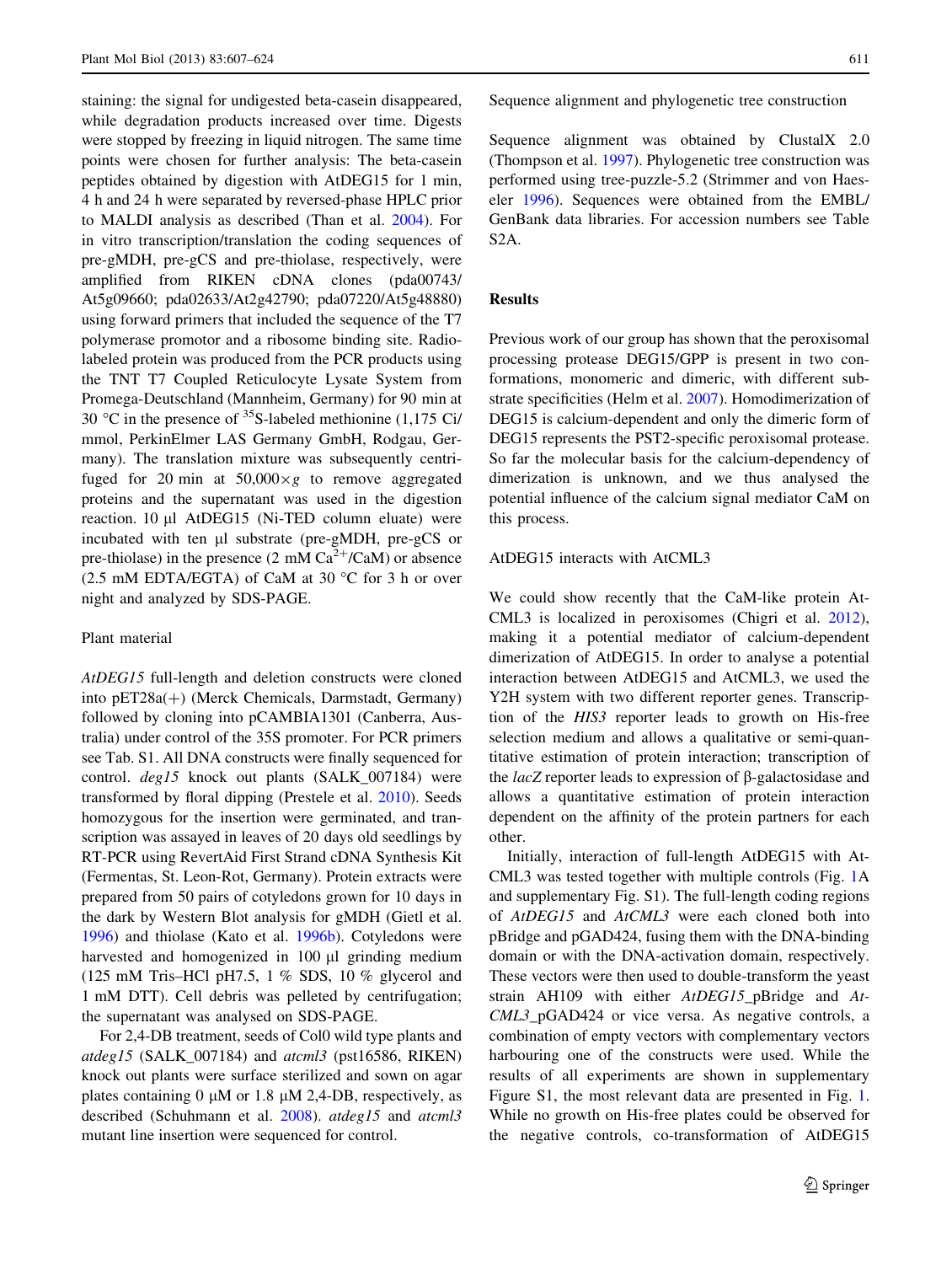<span id="page-5-0"></span>Fig. 1 AtDEG15 interacts with AtCML3 through its N-terminal 25 amino acids. To analyse protein interaction by Y2H, the full-length coding regions of AtDEG15, several truncated variants and AtCML3 were cloned into pBridge and pGAD424, fusing them with the DNA-binding domain or with the DNA-activation domain, respectively. As negative controls a combination of empty vectors and vectors harbouring one of the constructs were used. A Schematic representation of AtDEG15 and the various deletion constructs used in B and C: green, AtCML3 binding domain; red, protease domain with plant-specific loop; blue, PTS1. B Growth on Hisfree medium  $(-His)$  indicates interaction by transcription of the His3-reporter;  $(+**His**)$ , positive growth control. Negative controls are shaded in grey. Yeast cultures were diluted from  $10^5$  cells (left) to  $10<sup>1</sup>$  cells (*right*) per 50 µl drop applied. C Interaction is also demonstrated by transcription of the lacZ reporter (b-galactosodase activity in Miller units). Mean  $(n = 3) \pm SD$ 

|                                   |  |    |               |                 |           | interaction with CML3 |
|-----------------------------------|--|----|---------------|-----------------|-----------|-----------------------|
| DEG15                             |  |    |               |                 | +         |                       |
| DEG15N                            |  |    |               |                 | $\ddot{}$ |                       |
| DEG15AN                           |  |    |               |                 |           |                       |
| DEG15A25aa                        |  |    |               |                 |           |                       |
| pBridge + pGAD                    |  |    |               |                 |           | - His                 |
| pBridge + pGAD                    |  |    |               | . 3             |           | $+$ His               |
| DEG15_pBridge +<br>pGAD           |  |    |               |                 |           | - His                 |
| DEG15_pBridge +<br>pGAD           |  |    |               |                 |           | $+His$                |
| pBridge +<br>CML3_pGAD            |  |    |               |                 |           | - His                 |
| pBridge +<br>CML3_pGAD            |  |    |               |                 |           | $+His$                |
| DEG15_pBridge +<br>CML3_pGAD      |  |    |               |                 |           | - His                 |
| DEG15_pBridge +<br>CML3_pGAD      |  |    |               |                 |           | $+His$                |
| DEG15N_pBridge +<br>CML3_pGAD     |  |    | الأية.        |                 |           | - His                 |
| DEG15N_pBridge +<br>CML3_pGAD     |  |    | as"           |                 |           | $+$ His               |
| DEG15AN_pBridge +<br>CML3_pGAD    |  |    | о             |                 |           | - His                 |
| DEG15∆N_pBridge +<br>CML3_pGAD    |  |    | $\mathcal{L}$ | $\frac{4}{3}$ . |           | $+His$                |
| DEG15∆25aa_pBridge+<br>CML3_pGAD  |  |    |               |                 |           | - His                 |
| DEG15∆25aa_pBridge +<br>CML3_pGAD |  | e. | ge.           |                 |           | $+His$                |

 $(C)$ β-galactosidase-assay

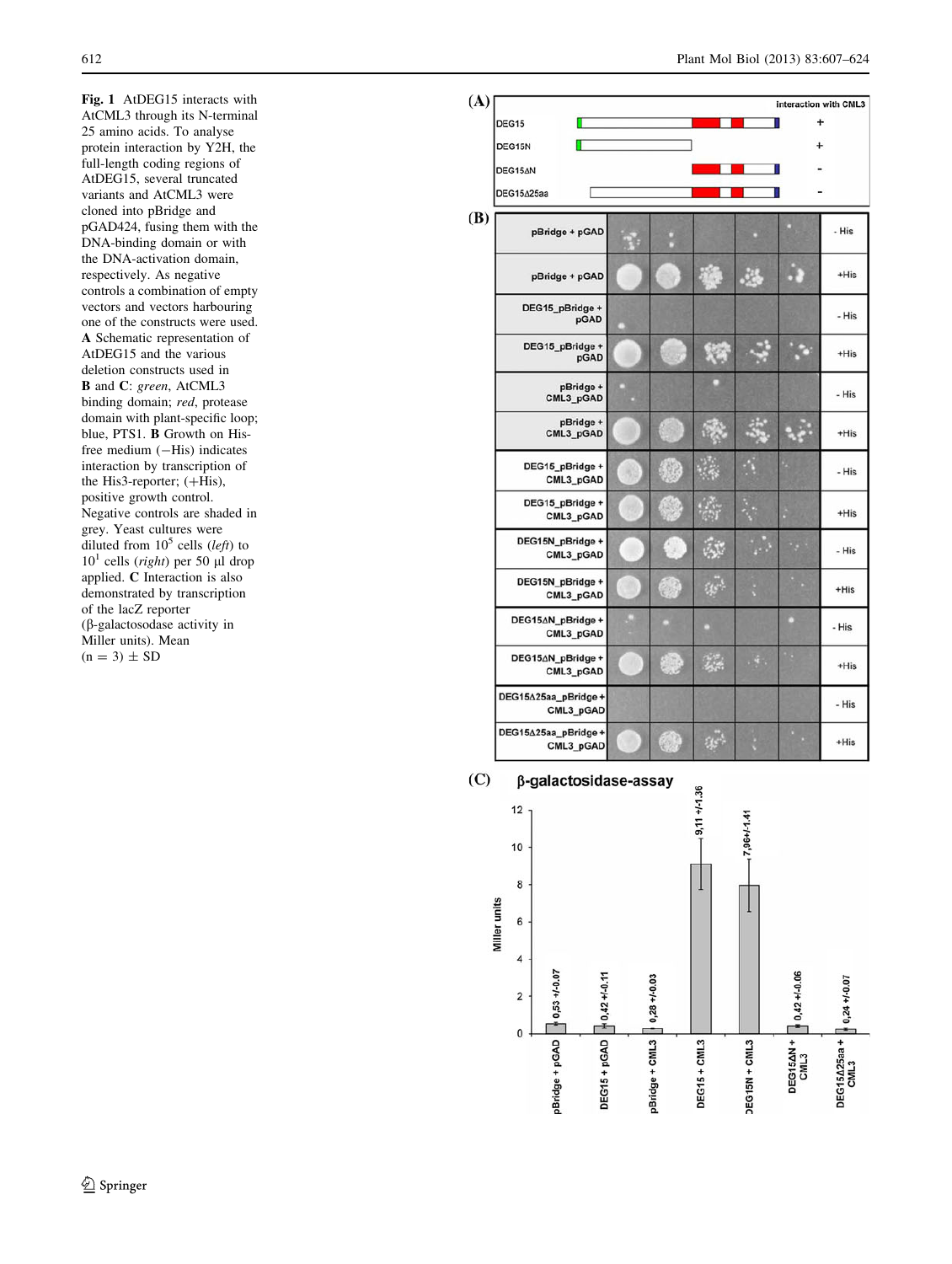<span id="page-6-0"></span>together with AtCML3—in both combinations—lead to growth of the transformants on His-free medium, indicating that AtDEG15 and AtCML3 interact with each other (Fig. [1](#page-5-0)B and Fig. S1A). When  $\beta$ -galactosidase activity was analysed, the measured activity for AtDEG15/AtCML3 interaction was 20-fold higher than for the negative controls (Fig. [1C](#page-5-0) and supplementary Fig. S1B), indicating that the interaction between both proteins is very strong.

The interaction between AtDEG15 and CaM was further confirmed in vitro by affinity chromatography on CaMagarose (Fig. S2). Using IPTG inducible vectors for production of recombinant AtDEG15 in E. coli, expression yielded high amounts of the undegraded AtDEG15 full length protein that, however, was deposited in inclusion bodies. Recombinant 6His-AtDEG15 was isolated from inclusion bodies in the presence of 4 M urea and further purified by His-tag affinity chromatography. Purified At-DEG15 was subsequently incubated with CaM-agarose in the presence of either  $0.1 \text{ mM }$  CaCl<sub>2</sub> or 5 mM EGTA/ 5 mM EDTA and, after extensive washing, the bound proteins were eluted from the matrix by an excess of commercial bovine calmodulin. Protein analysis from all fractions by SDS-PAGE and Coomassie staining revealed binding of AtDEG15 to the CaM-ligand solely in the presence of  $Ca^{2+}$  (supplementary Fig. S2A). Furthermore, AtDEG15 could be eluted from the column not only with bovine calmodulin but also with recombinant AtCML3 (supplementary Fig. S2B).

We repeated the affinity chromatography on CaM-agarose using recombinant AtDEG15 expressed in E. coli under the control of an arabinose-inducible vector (Schuhmann et al. [2008\)](#page-17-0). Production of 6His-AtDEG15 was extremely low, but the protein was produced in a soluble form. However, under these conditions recombinant At-DEG15 protein exhibits the characteristics of the monomer as a general protease with an intrinsic self-cleavage activity. Purification of the N-terminally His-tagged protein consistently resulted in various amounts of degradation products further reducing the amount of full length AtDEG15 (Schuhmann et al. [2008](#page-17-0)). When His-tag purified AtDEG15 protein was immediately analysed by western blot analysis using antibodies directed against the Xpress-epitope located between the His-tag and the N-terminus of AtDEG15 protein (Fig. S3), the full length AtDEG15 (78 kD including tags) could be detected as well as an  $\sim$  58 kD protein that still bears the intact N-terminus, since it reacts with the antibodies directed against the Xpress-epitope. This supposingly represents an AtDEG15 variant lacking the 93 amino acids C-terminal to the protease domain, which could be relatively protease-resistant due to its folding (supplementary Fig. S3). When the same purified protein fraction was analysed by affinity chromatography on CaM-agarose (Fig. 2A), the full length AtDEG15 as well as the



Fig. 2 AtDEG15 is a CaM-binding protein as demonstrated by affinity chromatography on CaM-agarose under native conditions. Recombinant full length AtDEG15 (A) or a C-terminally truncated protein (AtDEG15\_N-terminus; DEG15\_N) comprising only the first 327 amino acids without the protease and C-terminal domains (B) were incubated with CaM-agarose immediately after His-tag purification in the presence of 0.1 mM CaCl<sub>2</sub>. Bound protein was eluted with an excess of bovine CaM and all fractions were analyzed by SDS-PAGE and Coomassie staining. In case of AtDEG15 several C-terminally truncated degradation products are visible in addition to the full length protein  $(A)$ , the longest of which were also able to bind to the calmodulin-agarose matrix. While AtDEG15 and AtDEG15\_Nterminus bound specifically to the matrix in the presence of  $Ca^{2+}$  and could be eluted with bovine CaM (A) and (B), no binding occurred in the absence of  $Ca^{2+}$  (5 mM EGTA/EDTA; see supplemental Fig. S2)

N-terminally intact AtDEG15 variant bound to the CaM ligand in the presence of  $Ca^{2+}$  (Fig. 2A) but not in the presence of EGTA/EDTA (Fig. S2C). Storage of the very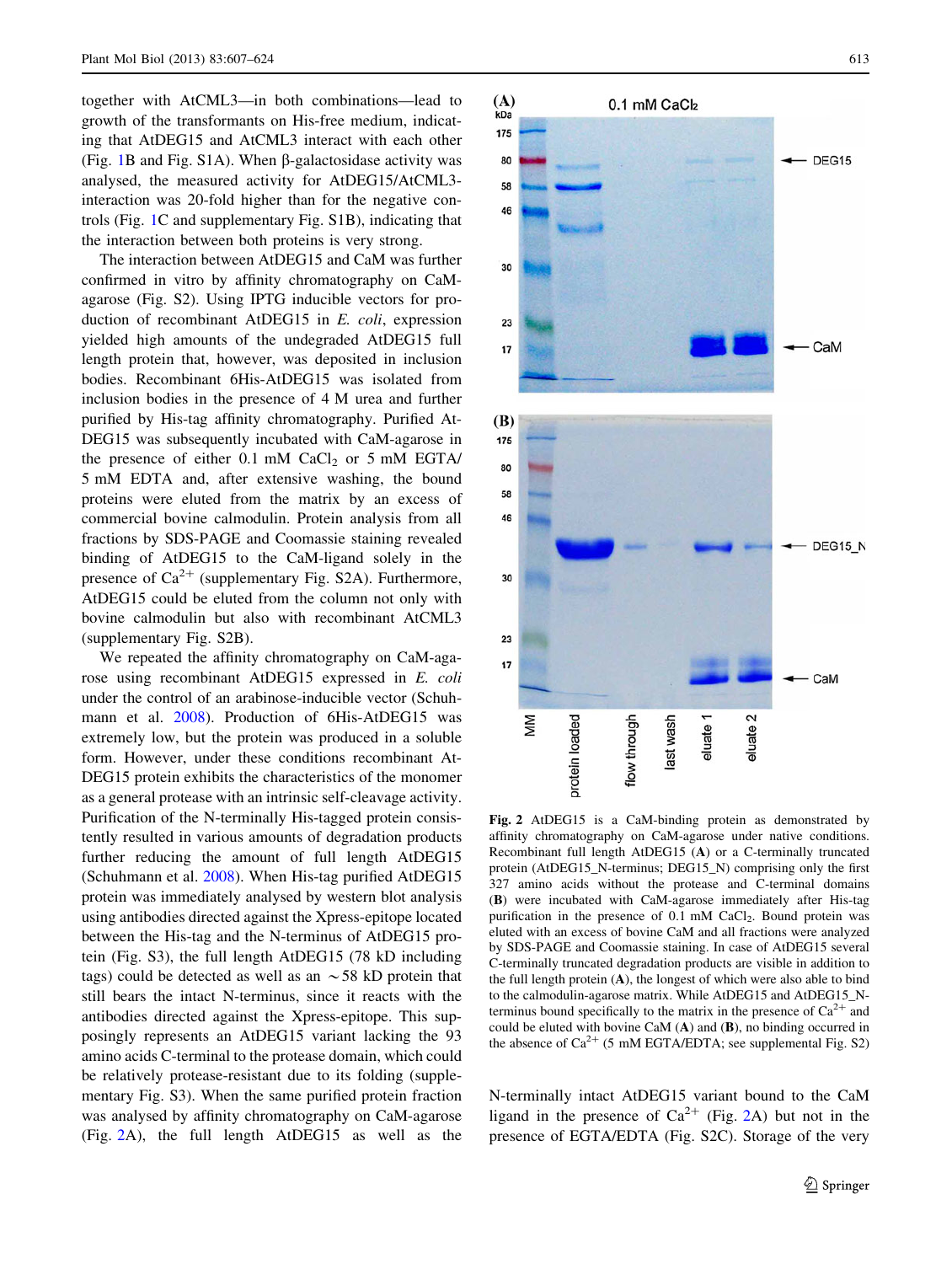same His-tag purified AtDEG15 protein batch over night at 4 C produced even more N-terminal as well as C-terminal degraded AtDEG15 variants (supplementary Fig. S4A, protein loaded). While all N-terminal intact proteins bound to CaM-agarose, the N-terminal truncated variants did not bind thereby serveing as an internal negative control (Fig. S4A).

Together, these data confirm the specific and  $Ca^{2+}$ dependent interaction of AtDEG15 with CaM and suggest an involvement of the N-terminal part of AtDEG15 in this interaction.

#### Identification of the AtDEG15 CaM-binding domain

To clearly identify regions important for the interaction with CaM, several N- and C-terminally truncated variants of AtDEG15 were prepared (Fig. [1](#page-5-0)A; supplementary Fig. S1, inlay) and interaction with AtCML3 was analyzed by Y2H. As already shown above, full-length AtDEG15 interacted with AtCML3, resulting in growth on His-free medium and strong expression of β-galactosidase. Interaction could also be observed with a truncated AtDEG15 variant comprising only the 373 amino acids long N-terminal domain, thus lacking both the protease and the C-terminal domain (At-DEG15N) (Fig. [1B](#page-5-0); supplementary Fig. S1A). Quantitative analysis showed that the interaction was strong and at a level similar to the full length AtDEG15 (Fig. [1C](#page-5-0); supplementary Fig. S1B). The interaction of AtDEG15\_N with CaM in a  $Ca<sup>2+</sup>$ -dependent manner was confirmed in vitro by affinity chromatography on CaM-agarose using the AtDEG15\_N (aa  $1-327$ ) recombinantly expressed in E. coli (Fig. [2B](#page-6-0); supplementary Fig. S2D).

AtDEG15 variants missing the C-terminal domain or just missing the plant specific loop within the protease domain also interacted with AtCML3 (see Y3H analysis below). In contrast, various N-terminally truncated At-DEG15 constructs did not interact with AtCML3 (Fig. [1](#page-5-0)B, C; supplementary Fig. S1), confirming that the CaMbinding site is located in the N-terminal part of AtDEG15. Typical CaM binding sites comprise about 25 amino acids (Calmodulin Target Database CTDB: [http://calcium.](http://calcium.uhnres.utoronto.ca/) [uhnres.utoronto.ca/](http://calcium.uhnres.utoronto.ca/)). We thus narrowed down the CaMbinding domain by deleting the first 25, 50, 75 or 100 amino acids of AtDEG15, respectively (Fig. [1](#page-5-0) and Fig. S1). Indeed, already the removal of the first 25 amino acids was sufficient to completely abolish interaction of AtDEG15 with AtCML3 suggesting that the CaM-binding site is located in the outmost N-terminus of AtDEG15 (Fig. [1](#page-5-0)B, C; Fig. S1).

To ensure that the results observed with N-terminally truncated variants are not caused by lack of expression or protein degradation, we analysed the presence of these variants by western blot. Western blot analysis of the most relevant constructs using antibodies directed against the BD in pBridge confirmed that the AtDEG15 recombinant proteins are indeed being expressed in yeast and are of the expected size (supplementary Fig. S5).

Bioinformatic analyses supported the presence of a putative CaM-binding site at the very N-terminus of At-DEG15 (Fig. [3\)](#page-8-0). A characteristic of CaM-binding domains is the spacing between two bulky hydrophobic residues and the formation of a basic amphiphilic helical structure and the latter is formed between Val-3 and Glu-20 of AtDEG15 (Fig. [3A](#page-8-0)). A high probability for a CaM-binding motif is indicated within the same first 20 N-terminal amino acids of AtDEG15 (Fig. [3](#page-8-0)B; Calmodulin Target Database, CTDB), as well as both a so-called 1–8–14 and a 1–14 motif (Fig. [3C](#page-8-0)). To confirm these bioinformatic data, we performed crosslinking experiments with CaM and a synthetic peptide comprising the first 21 amino acids of AtDEG15 (H2N-MDVSKVVSFSRNFAVLVKVEG-CONH2). A cross-linking product with CaM can be observed solely in the presence of both the synthetic peptide and calcium (supplemental Fig.  $S6A$ ;  $+calium$ ). No cross-linking product occurs in the absence of calcium (Fig. S6A; -calcium) or when CaM is replaced by egg albumin (Fig. S6B). This supports that the first 21 amino acids of AtDEG15 are able to specifically interact with CaM.

A sequence alignment of various plant DEG15 orthologous revealed highly conserved 1–8–14 or 1–14 motifs within the N-terminal 20 amino acids of all proteins from dicots and monocots (Fig. [3](#page-8-0)C; supplemental Fig. S7). By contrast, the moss sequence (PhpaDEG15) has no clear CaM binding motif at the beginning of its long N-terminus (Fig. S7). The alignment shows that PhpaDEG15 contains the conserved methionine that is positioned at the start of the CaM binding motif in higher plants, whereas several of the hydrophobic and basic amino acids that are necessary and conserved in higher plants for formation of the amphiphilic helix are missing within this stretch of amino acids (Fig. S7). As a consequence, the prediction programs do not indicate a CaM binding motif within the moss sequence.

Together these results suggest that the first 20–25 amino acids of AtDEG15 are necessary and responsible for CaMbinding. No CaM-binding motif is found within the N-terminus of peroxisomal processing proteases from animals and cellular slime molds or from the moss Physcomitrella patens (Fig. S7), indicating that CaMbinding together with  $Ca^{2+}$ -dependent regulation of DEG15 dimerization is conserved among and specific for higher plants (monocots and dicots).

Homodimerization of AtDEG15 requires calmodulin

Y2H analysis (Fig. [1](#page-5-0) and Fig. S1), affinity chromatography on CaM-agarose (Fig. [2](#page-6-0) and Fig. S2), bioinformatic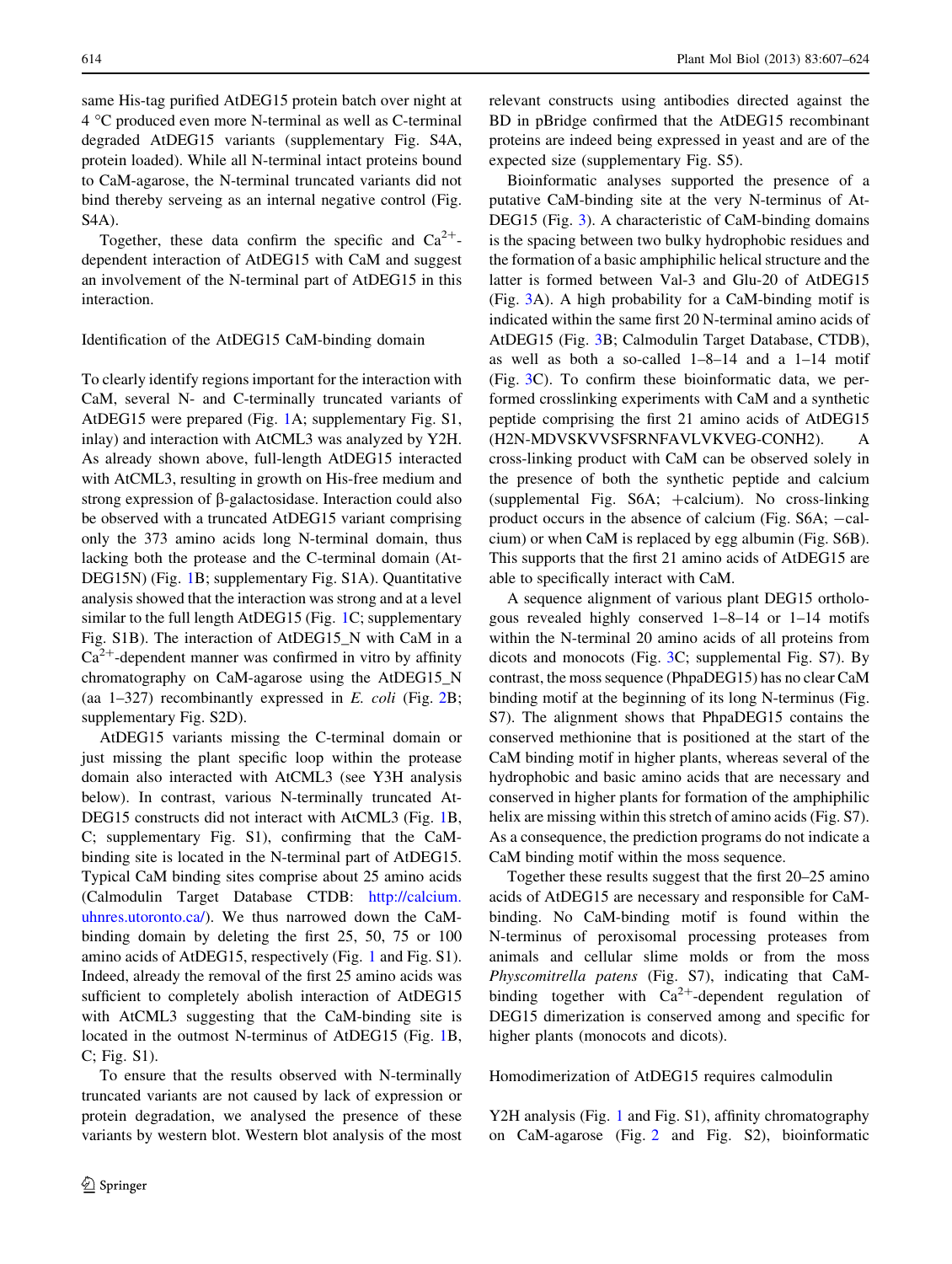<span id="page-8-0"></span>

MGLPEIVDFARNLAVMVRVKGP Ppe DEG15 MVLSDAVNFARNFAVMVRVRGP Gma DEG15 MGFPETVNFARNFAVMVRVHGP Rco DEG15 MAFPETVDFARNFAVMVRVQGP Mes DEG15 MGLPEAADFARNFAVMVRVQGP Mgu\_DEG15 Sit\_DEG15 METQEIAAAARYFAAMARIVGP MEAQEIAAAARHFCAMVRIVGP Zma DEG15 METQETAAAARHFSAMARTVGP Sbi DEG15 MAPREVAAAARGFSAMARIVGP OsJ DEG15 Bdi DEG15 MEPREIAAAARSFSAMARIVGP  $\ldots$  :\* :. :.:: \*\*  $\star$  $1 \ldots \ldots 10 \ldots \ldots 20 \ldots$ 

analyses (Fig. 3) and CaM-AtDEG15 peptide interaction (Fig. S6) all support an interaction between AtDEG15 and AtCML3 due to CaM-binding at the most N-proximal 20 amino acids of AtDEG15. Since it was previously shown that homodimerization of DEG15/GPP is calcium-dependent (Helm et al. [2007\)](#page-16-0), a potential role of AtCML3 in this process was elucidated by Y3H analysis using several deletion variants of AtDEG15 (Fig. [4](#page-10-0)A) in the presence or absence of AtCML3.

Homodimerization of full length AtDEG15 was strong in the presence of AtCML3, reaching 8.92 Miller units (Fig. [4](#page-10-0)B; DEG15/DEG15, 0 mM Met). By contrast, homodimerization of full length AtDEG15 in the absence of AtCML3 was at the level of the empty vector control.

Fig. 3 Bioinformatic analyses of the putative CML-binding domain in b the N-terminal 20 amino acids of plant DEG15. A Helical wheel projection of AtDEG15 Val-3 to Glu-20 reveals a basic amphipathic helix structure (http://cti.itc.virginia.edu/~[cmg/Demo/wheel/wheelApp.](http://cti.itc.virginia.edu/~cmg/Demo/wheel/wheelApp.html) [html](http://cti.itc.virginia.edu/~cmg/Demo/wheel/wheelApp.html)). Yellow, nonpolar aa; green, polar, uncharged aa; red, acidic aa; blue, basic aa. B Calmodulin target database (CTDB, [http://calcium.](http://calcium.uhnres.utoronto.ca/) [uhnres.utoronto.ca/](http://calcium.uhnres.utoronto.ca/)) calculates the highest possible probability (0–9, with 9 being the highest probability) for a CaM binding motif between At-DEG15 Val-6 and Glu-20. C Two established  $Ca^{2+}$ -dependent CaMbinding motifs, 1–8–14 and 1–14 based on the spacing between the hydrophobic residues (red), are found within the N-terminal 23 amino acids; charged residues in the amphipathic helix are colored blue; the conserved GP-linker C-terminal to the CaM-binding motif is shaded in grey. The motifs are conserved between dicots and monocots. Ath, Arabidopsis thaliana; Aly, Arabidopsis lyrata; Ptr, Populus trichocarpa; Vvi, Vitis vinifera; Sly, Solanum lycopersicum; Csa, Cucumis sativus; Ppe, Prunus persicus; Gma, Glycine max; Rco, Ricinus communis; Mes, Manihot esculenta; Mgu, Mimulus guttatus; Sit, Setaria italica; Zma, Zea mays; Sbi, Sorghum bicolour; OsJ, Oryza sativa Japonica; Bdi, Brachypodium distachyon. For accession numbers see Supplemental Tab. S2A

Interestingly, both AtDEG15 molecules need to contain the CaM-binding domain, since no effect of AtCML3 on homodimerization could be observed, if a full length At-DEG15 was tested against the construct AtDEG15 $\Delta$ CML3bd lacking the N-terminal 25 amino acids long CaM binding domain (Fig. [4B](#page-10-0);  $DEG15\Delta25$ aa/DEG15). Consequently, no homodimerization in the presence of AtCML3 was observed either, when both AtDEG15 molecules lacked this domain (DEG15 $\Delta$ 25aa/DEG15 $\Delta$ 25aa) or in all other constructs lacking this part of the protein (Fig. [4B](#page-10-0)). By contrast, the N-terminus of AtDEG15 always promoted homodimerization in the presence of AtCML3 (Fig. [4B](#page-10-0); DEG15Δloop/DEG15; DEG15ΔC/DEG15), even if present alone (Fig. [4B](#page-10-0); DEG15N/DEG15).

These findings support the conclusion that CaM binding to AtDEG15 at the N-terminal CaM-binding domain is a decisive feature for homodimerization of AtDEG15 and that AtCML3 is a potential mediator of this process.

Full length AtDEG15 is required for restoration of PTS2 processing in atdeg15 mutant in planta

As shown above, CaM-binding at the N-terminus of At-DEG15 is a pre-requisite for homodimerization. This is important since only the DEG15 dimer is a specific PTS2 processing protease (Helm et al. [2007\)](#page-16-0). We thus transformed AtDEG15 variants corresponding to those used in the Y3H experiments (Fig. [4](#page-10-0)A) into atdeg15 knockout mutant plants of A. *thaliana* (SALK 007184) under control of the 35S promoter. All AtDEG15 variants had the C-terminal PTS1–SKL attached in order to ensure their correct targeting into peroxisomes, and transcription of all constructs was confirmed by RT-PCR (Fig. [4](#page-10-0)C a). Successfully transformed atdeg15 knockout plants homozygous for the insertion of the different AtDEG15 variants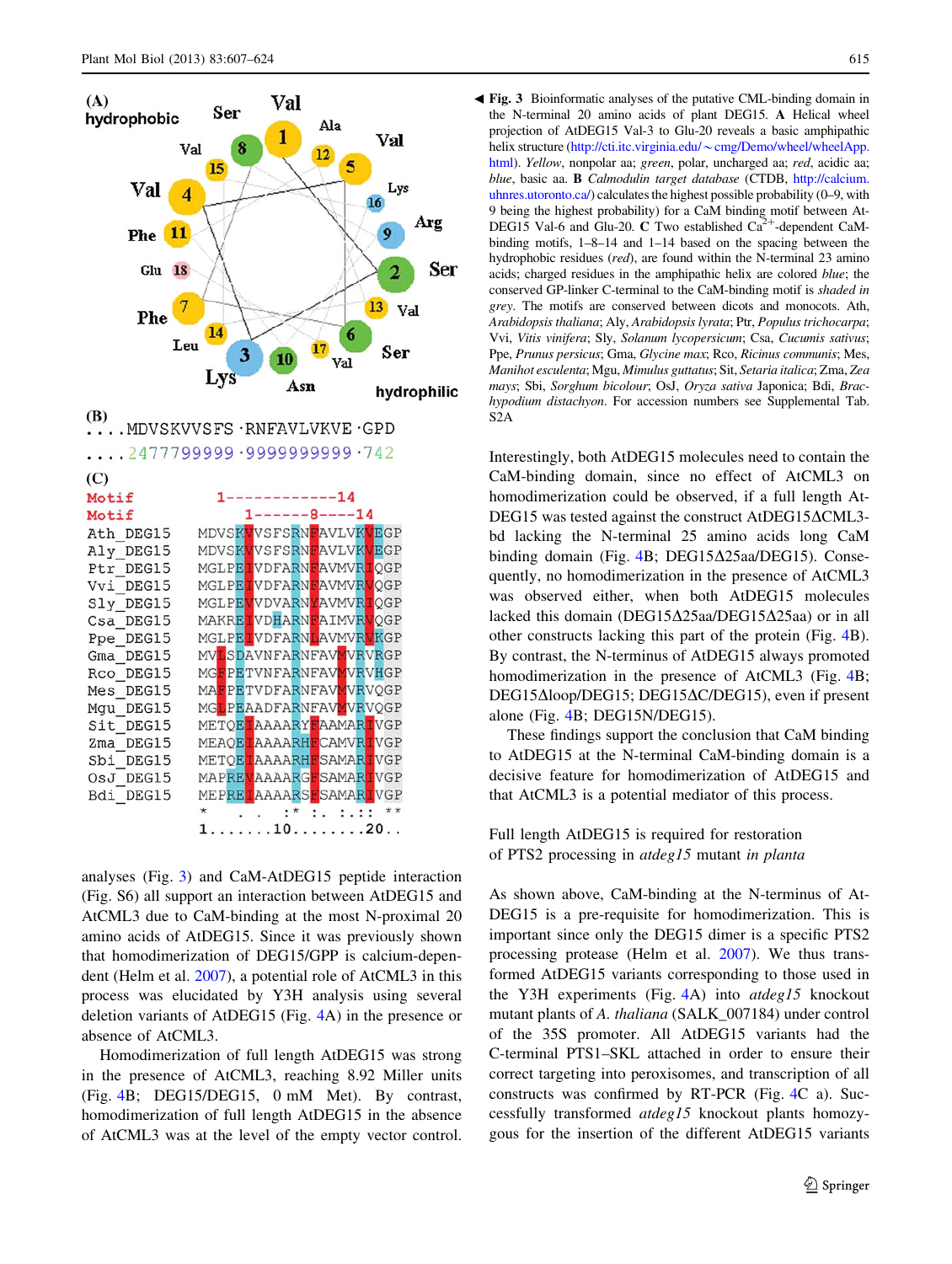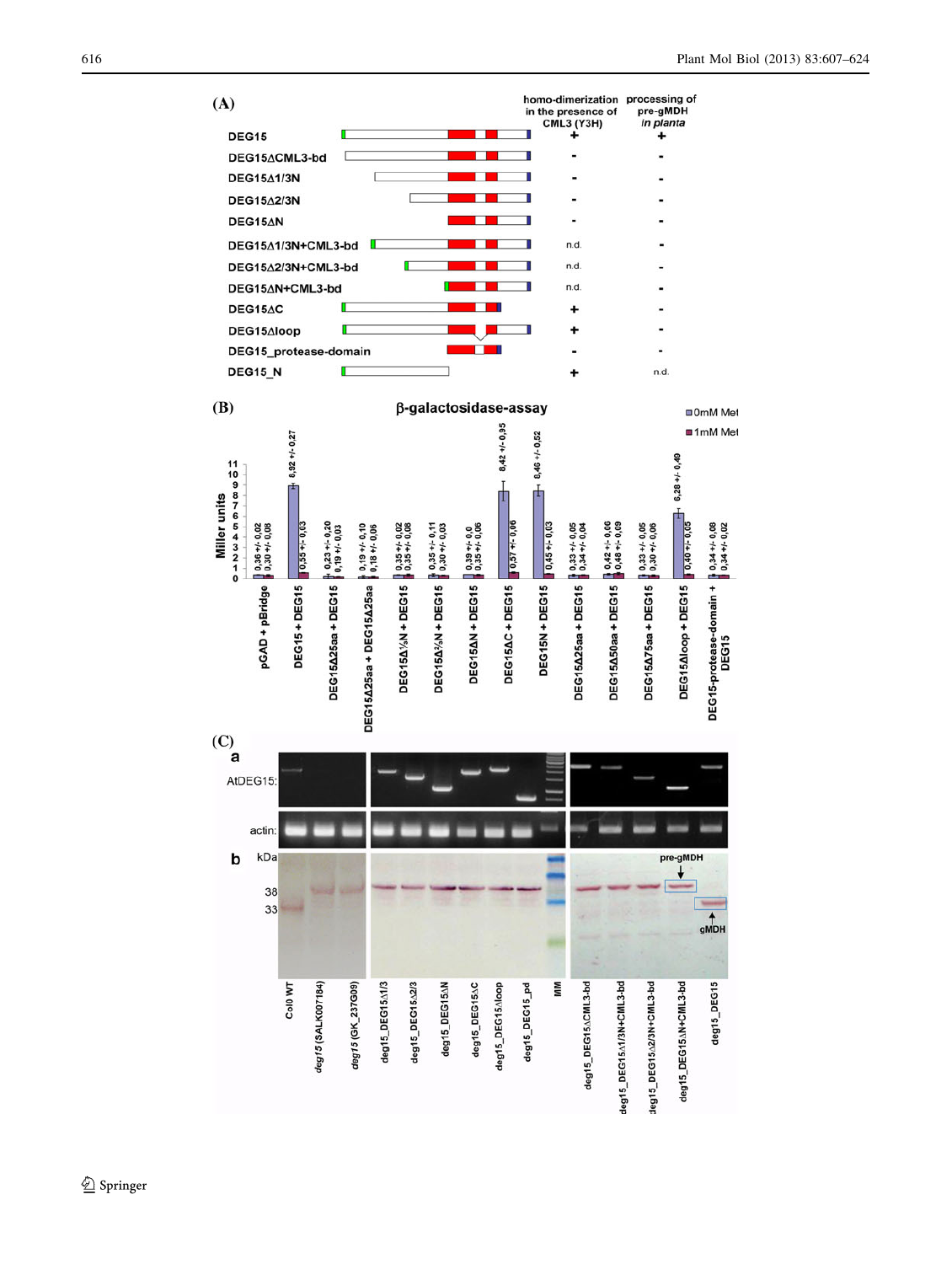<span id="page-10-0"></span>Fig. 4 AtDEG15 homodimerizes in the presence of AtCML3 as b shown by Y3H. Only the full-length AtDEG15 processes PTS2 in planta. A Schematic representation of AtDEG15 and the various deletion constructs analyzed by Y3H and/or by transformation into the A. thaliana deg15 insertion mutant plant SALK007184; green, AtCML3 binding domain; red, protease domain with the plantspecific loop; blue, PTS1; nd, not determined. **B** Interaction assay using Y3H. The full length AtDEG15 was cloned in pBridge; the various AtDEG15 deletion constructs were cloned in pGAD424. AtCML3 was cloned into the second multiple cloning site of pBridge; it is expressed in the absence of methionine (0 mM Met) and is repressed in the presence of methionine (1 mM Met). Interaction of AtDEG15 with AtDEG15 is strong in the presence of AtCML3; no homodimerization takes place in the absence of AtCML3. Both AtDEG15 molecules need the CML binding domain to achieve homodimerization. The domain N-terminal to the protease domain, especially the CML binding domain in the 25 N-terminal amino acids is necessary for homodimerization. Mean  $(n = 3) \pm SD$ . C Analysis of PTS2 processing ability of AtDEG15 and its deletion constructs in planta after transformation into the deg15 KO mutant plant (SALK007184). Left: PTS2 processing ability of WT Col0 and deg15 mutant lines SALK007184 and GABI-Kat GK\_237G09; middle and right: mutant line SALK007184 transformed with the various AtDEG15c constructs. (a) The transformed constructs are transcribed as shown by RT-PCR. (b) Only full-length AtDEG15 processes pre-gMDH to the mature subunit as shown by westernblot analysis with a-gMDH antibodies. Loss of N-terminal domains, loss of the C-terminus or of the loop within the protease domain abolishes processing. Deletion of N-terminal domains despite including the AtCML3-binding sequence also abolishes PTS2 processing. MM, DNA marker (GeneRuler 1 kb DNA Ladder, Fermentas) and prestained protein molecular weight markers (blue: 58 kDa, 46 kDa, 30 kDa; green 23 kDa; BioLabs), respectively

were then used to analyze processing of the PTS2-containing enzymes pre-gMDH and pre-thiolase in planta (Figs. 4C, 5).

Processing of pre-gMDH to the smaller mature gMDH is easily visible by Western Blot analysis probed with a gMDHspecific antiserum when wild type protein extracts (Fig. 4C b; Col0 WT) are compared to knockout mutants of atdeg15 (Fig. 4C b; compare WT, SALK\_007184 and GABI-Kat line GK\_237G09). Transformation of the SALK\_007184 mutant plant with a full-length AtDEG15 construct restored the processing of pre-gMDH to mature gMDH (Fig. 4C b; deg15\_DEG15). Obviously the full length AtDEG15 is present and functional in the transformed plants as can be recognized by its processing activity, thus confirming the feasibility of this experimental approach. Transformation of the SALK\_007184 mutant plant with diverse AtDEG15 variants lacking the calmodulin-binding domain or with the DEG15 protease domain alone could not restore the pregMDH to gMDH processing (Fig. 4C; deg15\_DEG15 $\Delta$ CML3-bd, deg15\_DEG15 $\Delta$ 1/3, deg15\_DEG15 $\Delta$ 2/3, deg15\_ DEG15 $\Delta$ N, deg15 DEG15 $\Delta$ pd).

AtDEG15 proteins missing the domain C-terminal to the protease domain or missing the plant-specific loop within the protease domain also did not process pre-gMDH (Fig. 4C;  $deg15$ \_DEG15 $\Delta$ C, deg15\_DEG15 $\Delta$ loop) although they contain the calmodulin-binding domain and were able to homodimerize as shown by Y3H analysis (Fig. 4B).



Fig. 5 Analysis of PTS2 processing ability of *atcml3* and *atdeg15* mutant lines. Only the full-length AtDEG15 processes pre-thiolase to the mature thiolase in planta. A and **B** The atcml3 mutant line (pst16586, RIKEN)—unlike the atdeg15 mutant line (SALK007184)—is not impaired in processing of pre-gMDH to the mature gMDH (A) or prethiolase to the mature thiolase (B) as shown by western blot analysis of protein extracts using antibodies directed against gMDH or thiolase.

C Analysis of several AtDEG15 variants shows that only full-length AtDEG15 processes pre-thiolase to mature thiolase as shown by western blot analysis with  $\alpha$ -thiolase antibodies. Loss of the N-terminal CML binding-domain, loss of the C-terminus, loss of N- and C-terminus or of the loop within the protease domain all abolish processing. MM, prestained protein molecular weight markers (red, 80 kDa; blue: 58, 46, 30 kDa; green 23 kDa; BioLabs)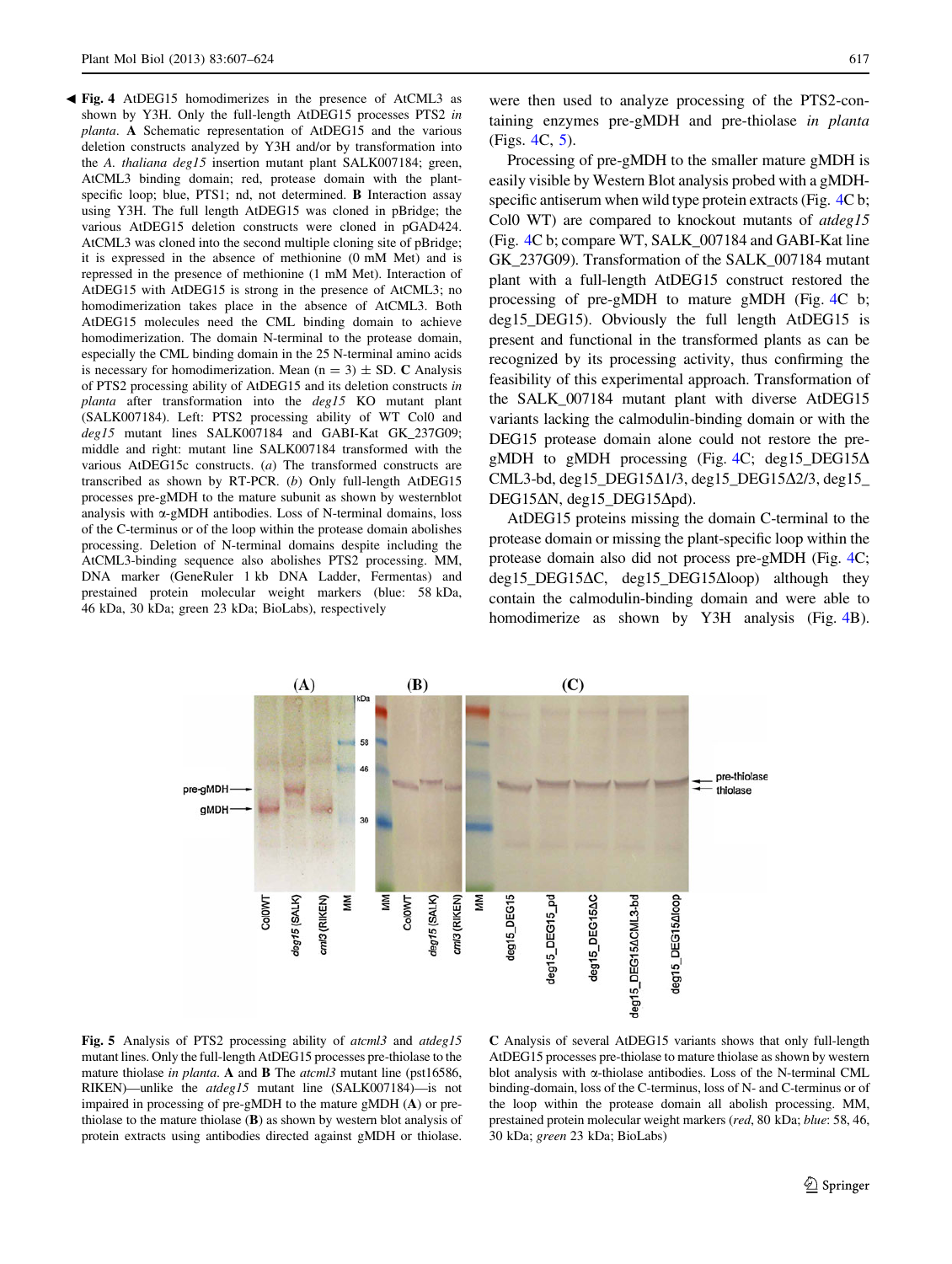Furthermore, AtDEG15 constructs lacking different amounts of the N-terminal domain but containing the calmodulinbinding domain artificially attached at the N-terminus were also not able to process pre-gMDH in planta (Fig. [4C](#page-10-0); deg15 DEG15 $\Delta$ 1/3N + CML3-bd, deg15 DEG15 $\Delta$ 2/  $3N + CML3-bd$ , deg15 DEG15 $\Delta N + CML3-bd$ . This shows that multiple domains of AtDEG15 are required for proper processing enzyme activity. The AtDEG15-N-terminus alone was not transformed into the atdeg15 knockout mutant (SALK\_007184), since processing activity is not to be expected without the protease domain.

Processing of pre-thiolase to the smaller mature thiolase is also easily visible by Western Blot analysis probed with a thiolase-specific antiserum. The most relevant protein extracts used above were thus also analyzed for pre-thiolase processing ability (Fig. [5](#page-10-0)). Again, the deg15 knockout mutant plant could not process pre-thiolase (Fig. [5B](#page-10-0)). Transformation of the deg15 knockout mutant plant with the full length AtDEG15 construct restored processing, whereas the various deletion constructs did not restore processing enzyme activity (Fig. [5](#page-10-0)C).

Recombinant AtDEG15 exhibits the characteristics of the monomer as a general protease with an intrinsic self-cleavage activity

We tried to confirm the necessity of CaM for AtDEG15 PTS2 processing activity in vitro using the recombinant, enzymatically active AtDEG15. Unfortunately, the enzyme exhibited only the general protease activity described for the monomeric form. Digestion of bovine  $\beta$ -casein with recombinant AtDEG15 revealed several peptides as identified by MALDI-TOF (supplemental Fig. S8), deriving especially from cleavage within the C-terminal part of  $\beta$ casein. When the recombinant AtDEG15 was incubated with <sup>35</sup>S-methionine labeled pre-gMDH, pre-gCS or prethiolase, it processed pre-gMDH to mature gMDH, albeit independent of the presence or absence of calcium, while neither pre-gCS nor pre-thiolase were processed under either condition. It is important to notice, that pre-gMDH is not an indicative substrate in vitro since processing at the correct cleavage site can be achieved also by other unrelated proteases such as the ricinosome-localized KDELtailed cysteine endopeptidase involved in programmed cell death (Gietl et al. [1997](#page-16-0); Schmid et al. [1998\)](#page-17-0). This is probably due to an unusual distribution of amino acids at the cleavage site (Helm et al. [2007\)](#page-16-0).

As mentioned above, the recombinant AtDEG15 also seems to digest itself leading to multiple N-and C-terminal truncated variants of the protein (Figs. [2A](#page-6-0), S3 and S4A). By contrast, the AtDEG15 N-terminus lacking the protease domain and C-terminus was stable for a much longer time and also interacted with the CaM-ligand (Figs. [2B](#page-6-0) and S4B). Unfortunately, it was not possible to isolate the At-DEG15 full length protein and remove all cleavage products by size exclusion chromatography since storage or further analysis of the isolated AtDEG15 full length protein resulted again in degradation variants.

Since the monomeric form of AtDEG15 is a general protease activated by denatured proteins (Helm et al. [2007](#page-16-0)), we would thus assume, that correct folding of the entire recombinant AtDEG15, especially of the long N-terminus as a pre-requisite for dimeric PTS2-specific enzymatic activity cannot be ensured in vitro, thereby resulting in protein auto-degradation.

Role of CaM/AtCML3 in homodimerization of AtDEG15 and in peroxisome metabolism

The data presented so far indicate that CaM binding promotes homodimerization of AtDEG15, which in turn is a necessary pre-requisite for its PTS2 processing activity. While AtCML3 can mediate AtDEG15 homodimerization, it is unclear whether AtCML3 or a different CML full-fills this role in planta. The atcml3 knockout mutant line (pst16586, RIKEN) has a transposon insertion directly in front of the PTS1 signal—SNL of AtCML3. This would prevent peroxisomal targeting presumably leading to mislocalization of AtCML3 to the cytosol as shown in our previous publication for a YFP-AtCML3 fusion construct lacking SNL (Chigri et al. [2012](#page-16-0)). Nevertheless, PTS2 processing of pre-gMDH to the smaller mature gMDH and of pre-thiolase to the smaller mature thiolase, respectively, is unimpaired in the atcml3 knockout mutant line as shown by Western Blot analysis of protein extracts probed with the gMDH- and the thiolase-specific antiserum, respectively (Fig. [5A](#page-10-0), B).

However, *atcml3* knockout plants do show defects in normal peroxisomal metabolism. Treatment of wild type plants with the herbicide precursor 4-(2,4-dichlorphenoxy) butyric acid (2,4-DB), which is converted in peroxisomes to the toxic herbicide 2,4-dichlorphenoxyacetic acid (2,4- D) by beta-oxidation, results in a strong reduction of root growth. A resistance to 2,4-DB can also be observed for homozygous *atcml3* mutants when grown on solid medium containing 2,4-DB (Fig. [6](#page-12-0)). Interestingly, it was shown recently that the lack of PTS2 processing by AtDEG15 results in an increased resistance to the 2,4-DB, the only obvious phenotype observed so far for homozygous atdeg15 mutant plants (Schuhmann et al. [2008\)](#page-17-0).

Thus, not only seems AtCML3 to be involved somehow in peroxisomal  $\beta$ -oxidation; the phenotypical similarity between for *atcml3* and *atdeg15* mutants corroborates a functional correlation between these two proteins in vivo.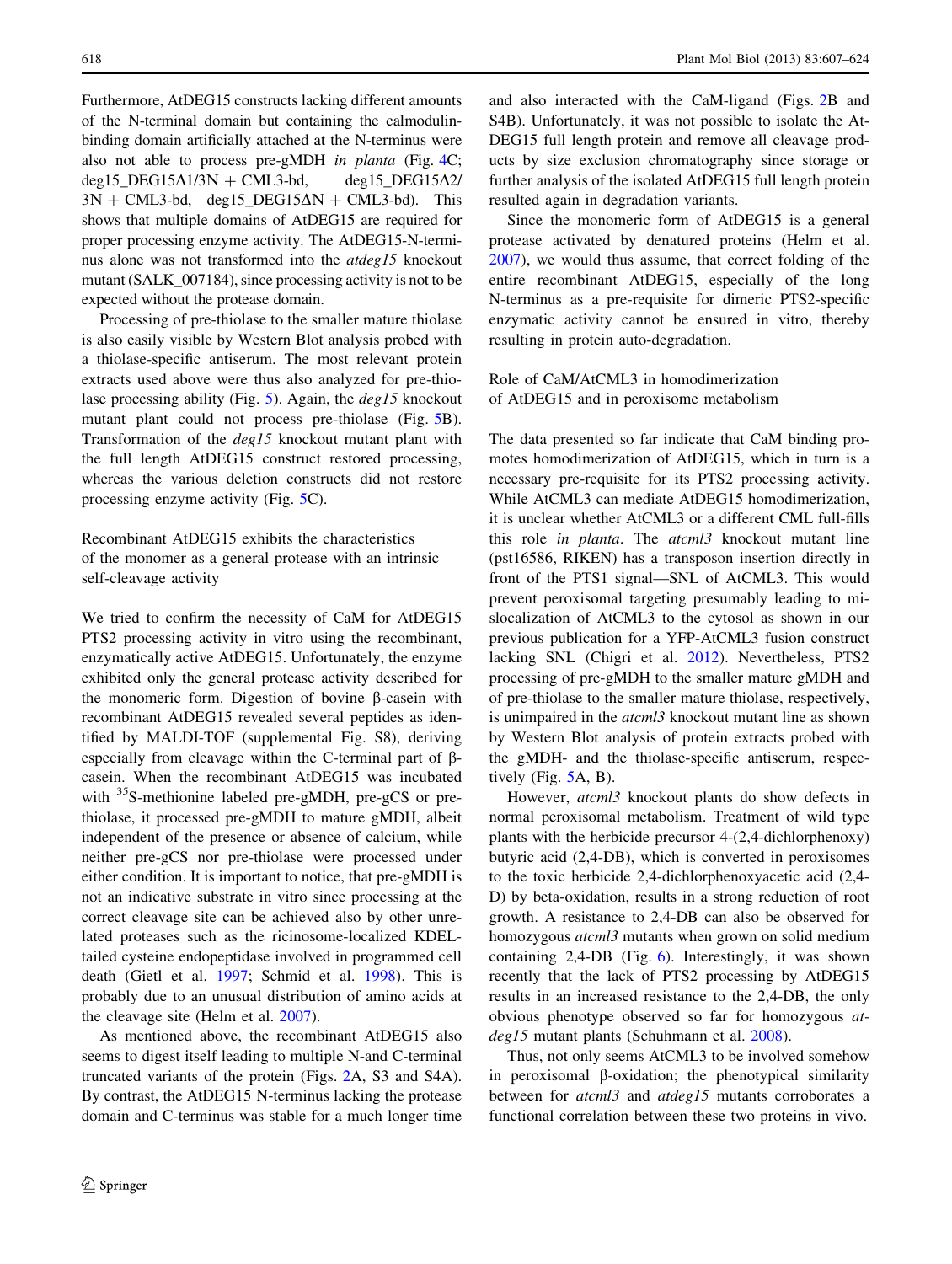<span id="page-12-0"></span>

Fig. 6 Resistance of atcml3 and atdeg15 knock out plants to the herbicide precursor 2,4-DB. Photographs show seedlings grown for seven days on solid medium containing  $0 \mu M$  or 1.8  $\mu M$  2,4-DB. WT, wild type plants; cml3(RIKEN), atcml3 knock out plants pst16586; deg15(SALK), atdeg15 knock out plants SALK007184

## Discussion

In this study we analyzed the  $Ca^{2+}/CaM$  dependent homodimerization of the plant peroxisomal processing protease AtDEG15. A specific feature of AtDEG15 and its higher plant orthologues is that a change in substrate specificity is coupled to a change in their oligomeric states. The protein acts in the monomeric conformation as a general protease cleaving at  $\Phi$ -Arg/Lys $\downarrow$ -, while the dimeric form cleaves the PTS2-containing N-terminal presequence of higher eukaryotes at  $Cys-Xxx$   $\frac{\sqrt{X}xx-Cys}{-}$ during peroxisomal protein import. It has been shown previously that the dimerization of DEG15 proteases requires calcium but the mode of calcium action remained unknown (Helm et al. [2007](#page-16-0)).

Interaction between AtDEG15 and peroxisomal At-CML3 was demonstrated by Y2H and Y3H analysis and by affinity chromatography on CaM agarose, which also allowed the identification of the putative CaM-binding side within the first 25 N-terminal amino acids of AtDEG15. This part of AtDEG15 exhibits a classical CaM-binding motif (Calmodulin target database) and the motif is highly conserved among plant DEG15 proteins. Crosslinking experiments with CaM and a synthetic peptide comprising the first 21 amino acids of AtDEG15 confirmed this interaction. Together, these data suggest that this N-terminal CaM-binding motif is responsible for the interaction between plant DEG15 and CaM.

Unfortunately, it is nearly impossible to confirm dimerspecific processing activity in vitro. Recombinant At-DEG15 is enzymatically active in vitro as a general protease since it can digest milk beta-casein. This is consistent with the presence of recombinant AtDEG15 in its monomeric form. Recombinant AtDEG15, however, does not process pre-gCS or pre-thiolase. This might be due to only partial folding of recombinant AtDEG15. In contrast to the central protease domain, both the N-terminal and the C-terminal domain are characterized by an unusual high portion of Gly and Pro (see colouring in Fig. S7), which might give a flexible structure to AtDEG15 and thus abolish correct folding in vitro. As a consequence, the N-terminus, which is decisive for the  $Ca^{2+}/CaM$ -dependent homodimerization of AtDEG15, might not exhibit the appropriate folding as it is achieved in planta. The DEG15 N-terminus is unique with no homologue domains/ proteins found in the databases including DEG-proteases from animals and yeast databases. Its concrete function is unknown and will be subject to further analysis. By contrast to the in vitro data, the full length AtDEG15 transformed into the atdeg15 mutant line could restore the PTS2 processing activity in planta. None of the various At-DEG15 deletion variants was able to do so, suggesting that CaM-induced homodimerization is a pre-requisite for PTS2 processing in vivo. While the mRNA of AtDEG15 and its variants was detectable. The proteins were below the detection level of our antibody and it can thus not fully be excluded that PTS2 processing is not restored due to a lack of active protein. However, we could demonstrate in vivo by Y2H and Y3H analysis that only full length AtDEG15 protein can homodimerize through CaM-mediation, whereas the AtDEG15 protein lacking just the N-terminal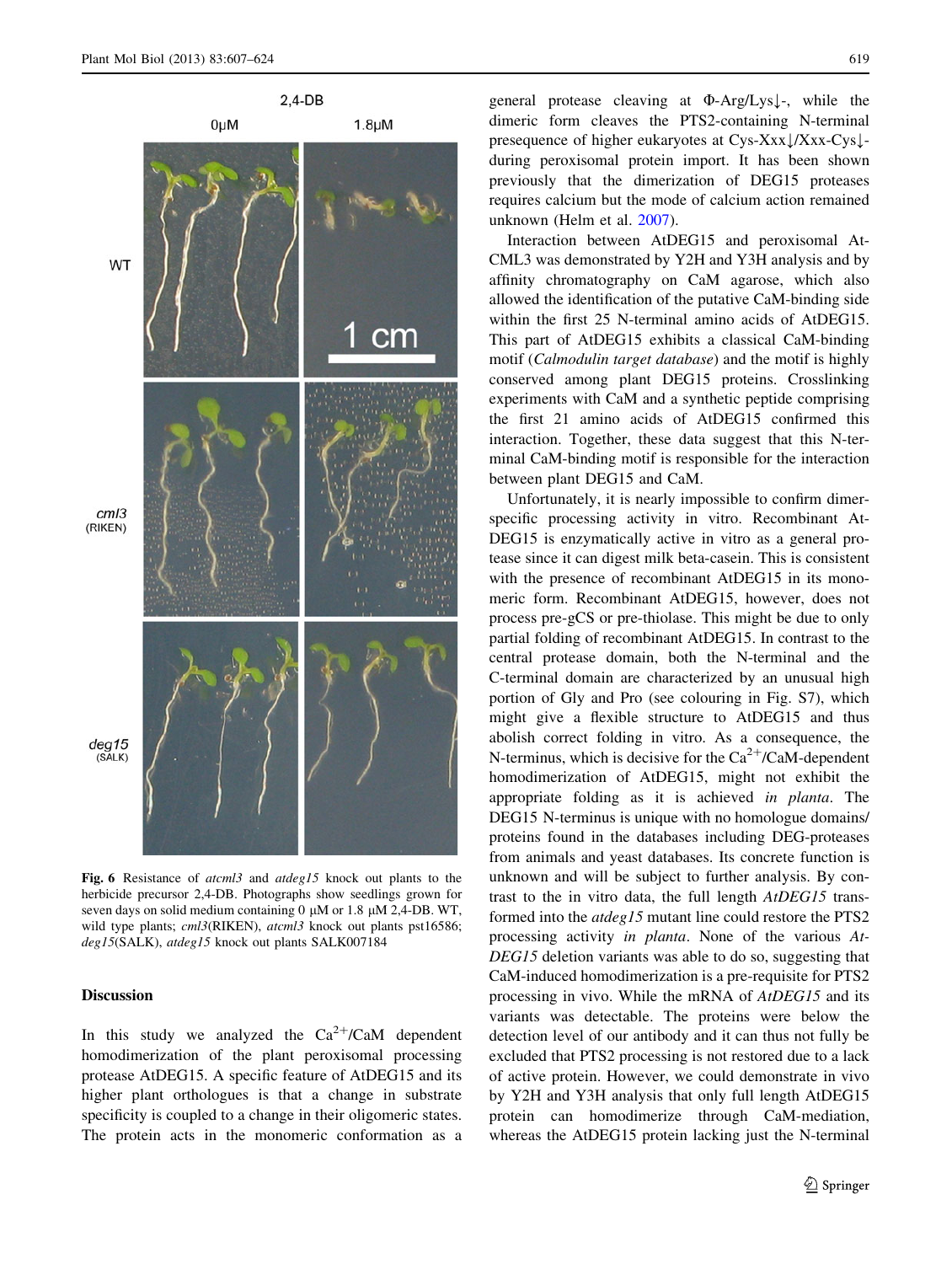25 amino acids failed to interact with AtCML3 and consequently shows no CaM-mediated homodimerization.

A role of AtCML3 in peroxisomal metabolism was confirmed by the resistance of the atcml3 knockout mutant to the inhibitory effects of 2,4-DB in root elongation. The IBA analog 2,4-DB is thought to be converted to the synthetic auxin 2,4-D in a pathway similar to the IBA-to-IAA conversion. The conversion is similar to the peroxisomal fatty acid  $\beta$ -oxidation (Zolman et al. [2007\)](#page-17-0). By analogy to fatty acid and IBA b-oxidation, several enzymes should be involved in 2,4-DB conversion to 2,4-D. One of these enzymes is likely to be the PTS2-containing 3-ketoacyl-CoA thiolase (At2g233150) encoded by PED1 also known as KAT2 as ped1 null mutants are 2,4-DB resistant (Hayashi et al. [1998](#page-16-0); Germain et al. [2001](#page-16-0); Burkhart et al. [2013](#page-15-0)). Furthermore, PED1 was found to be important for production of reactive oxygen species (ROS) in response to ABA (Jiang et al. [2011](#page-16-0)). IBA-response mutants fall into two categories: those with general peroxisomal defects, including reduced rates of fatty acid  $\beta$ -oxidation, and those that are IBA-resistant but appear to carry out other peroxisomal functions normally (Zolman et al. [2008\)](#page-17-0). ped1/ kat2 belongs to the first category. The latter category includes mutants of the loci *ibr3*, *ibr10* and *ibr1* encoding three novel peroxisomal enzymes: a novel acyl-CoA dehydrogenase-like protein (IBR3), an enoyl-CoA dehydrogenase like protein (IBR10) and a member of the shortchain dehydrogenase/reductase (IBR1), which may act sequentially in peroxisomal  $\beta$ -oxidation of IBA to IAA (Zolman et al. [2007,](#page-17-0) [2008\)](#page-17-0). All three proteins contain C-terminal peroxisomal targeting signals and are not subject to PTS2 processing. The *atdeg15* and the *atcml3* knock out mutant lines fall in the same category since they have no obvious defect in germination and storage oil mobilization but are resistant to the inhibitory effects of 2,4-DB.

Based on bioinformatics and biochemical analyses, At-CML3 seems to be the only CaM-like protein localized within peroxisomes since no other CaM or CML in Arabidopsis contains a recognizable peroxisomal targeting sequence (Reumann et al. [2004;](#page-17-0) Chigri et al. [2012\)](#page-16-0). It is thus surprising that an analysis of an atcml3 mutant line, expressing AtCML3 without its PTS1 targeting sequence revealed unimpaired pre-gMDH and pre-thiolase processing suggesting that AtCML3 contributes to normal peroxisome metabolism but might not be involved in PTS2 processing. However, it is well established that the peroxisomal protein import machinery allows for the translocation of fully folded, co-factor bound and even oligomeric proteins across the peroxisomal membrane; proteins that lack a PTS can be sorted to peroxisomes when in complex with a PTS-containing subunit (Brown and Baker [2008](#page-15-0); Girzalsky et al. [2010](#page-16-0)). We did not observe such co-import of YFP-AtCML3 lacking its PTS1 into peroxisomes in our previous publication (Chigri et al. [2012\)](#page-16-0) but this could have been due to the expression of YFP-AtCML3 lacking its PTS1 in the wild type background with the endogenous AtCML3 still present. As a consequence, the plant has ''no reason'' for a ''piggy-back'' import of a C-terminally truncated AtCML3 even loaded with the YFP-fusion. In addition, the strong presence of the cytosolic C-terminally truncated YFP-AtCML3 might cover small amounts of coimported YFP-AtCML3 in the peroxisome. Furthermore, plants possess a large number of CaM and CML proteins (e.g. more than 50 in Arabidopsis). For most CMLs, their specific target proteins are unknown and—at least in vitro—are rather indiscriminating, as evidenced by the common use of bovine brain CaM as the ligand for column purification of CaM-binding proteins. It cannot be excluded that AtDEG15 interacts with yet another CaM/CML followed by co-import into peroxisomes, either specifically or as a way for the plant to overcome the lack of peroxisomal AtCML3. Also. another so far undetected peroxisomal CML cannot be excluded since several CML genes seem to be prone to alternatibve splicing. A general lack of any outward phenotypic effect had been observed before for the atcml3 mutant (Hanada et al. [2009](#page-16-0)), and the authors suggested the phenomenon of functional compensation of (duplicate) genes within the CaM/CML gene family in Arabidopsis as a possible explanation.

So while the 2,4-DB resistance of *atdeg15* and *atcml3* indicates that these two proteins likely have a correlating function in vivo, their specific role in peroxisome metabolism needs further investigation.

Enzyme regulation by  $Ca^{2+}/CaM$  is rather common in plants and the number of CaM-target proteins identified is increasing (Yang and Poovaiah [2003;](#page-17-0) Popescu et al. [2007](#page-16-0)). More than 20 plant-specific CaM-binding proteins with no obvious homologs in other organisms have been identified, and about 20 CaM-targets have homologs in other organisms but are probably regulated by CaM only in plants (for review see Bouche et al. [2005\)](#page-15-0). A recent example is the Arabidopsis  $AAA^+$ -ATPase AFG1L1 (At4g30490), which seems to bind CaM in a  $Ca^{2+}$ -dependent fashion within its catalytic AAA-domain in plants but not in animals and fungi (Bussemer et al. [2009](#page-16-0)). Another intriguing example of enzymes that have acquired CaM-regulation during evolution are kinesins, a superfamily of microtubule (MT) motors. Plants are unique in containing a large number of kinesins (61 in Arabidopsis) including several that are plant specific (Bouche et al. [2005\)](#page-15-0). One of the plant kinesins, kinesin-like CaM-binding protein (KCBP) was isolated from dicot and monocot plants as a CaM-interacting protein (Reddy et al. [1996](#page-17-0); Wang et al. [1996](#page-17-0)) but no CaMbinding kinesin has been identified in fungi, C. elegans, D. melanogaster, or H. sapiens. KCBP is involved in plant specific processes such as trichome morphogenesis and is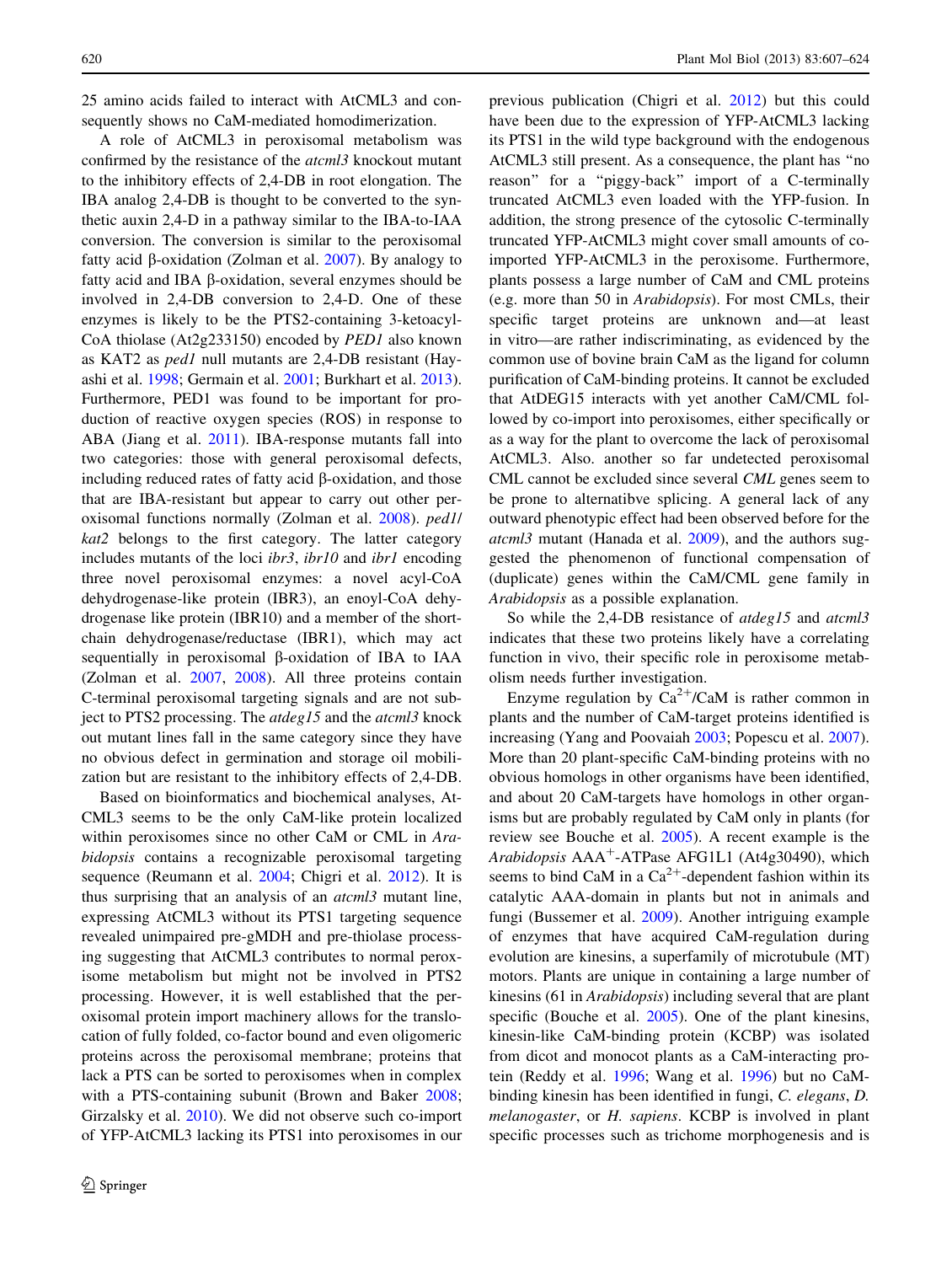associated with preprophase band and phragmoplast in dividing cells, which are absent in animal cells. CaM inhibits the motor activity of KCBP and its interaction with MTs in a  $Ca^{2+}$ -dependent manner. By fusing the CaMbinding domain of KCBP to a Drosophila kinesin it could be shown that this domain can function as a regulatory module in canonically non-CaM-binding kinesins (Reddy and Reddy [2002](#page-17-0)). The plant peroxisomal processing protease DEG15 seems to be a similar example for an acquired CaM regulation during evolution. Further studies, especially co-crystallization of the dimeric DEG15 complex with CaM should elucidate how this interaction modulates structure and substrate specificity.

It is also noteworthy, that the calcium-mediated dimerization of AtDEG15 and its contribution to normal peroxisome metabolism is not the only peroxisomal process supposedly regulated by CaM/CML. Plant catalase, which scavenges  $H_2O_2$  generated during  $\beta$ -oxidation of fatty acids and photorespiratory oxidation in peroxisomes, was shown to be activated by  $Ca^{2+}/CaM$  (Yang and Poovaiah [2002](#page-17-0)). Arabidopsis peroxisomes were also shown to undergo  $Ca^{2+}$ fluxes, and intra-peroxisomal  $Ca^{2+}$  rise in vivo stimulates catalase activity thus increasing peroxisomal  $H_2O_2$  scavenging efficiency (Costa et al. [2010\)](#page-16-0). Peroxisomes participate in the  $Ca^{2+}/CaM$  signaling pathway of the cell (reviewed in Stael et al. [2012\)](#page-17-0). Differential regulation of various peroxisomal enzymes by  $Ca^{2+}/CaM$  might thus require the use of different CMLs.

CaMs and the plant specific CMLs are among the most prominent  $Ca^{2+}$  transducers in eukaryotic cells, regulating the activity of numerous proteins with diverse cellular functions. Several protein activation/inhibition mechanisms have emerged, including relief of auto-inhibition, active site remodeling, dimerization, stabilization of multimeric complexes and inactivation by occupying a ligandbinding site (Yang and Poovaiah [2003](#page-17-0); Bouche et al. [2005\)](#page-15-0). Regulation of proteases through CaM is not widespread, but there are other examples such as the  $Ca^{2+}$ dependent cysteine protease calpain (EC3.4.22.17) and its endogenous inhibitor protein calpastatin in animals. They interact through CaM-like domains in the calpain large and small subunits in a  $Ca^{2+}$ -dependent fashion and kinetic analyses of the calpain-calpastatin interactions indicate a competitive type inhibition (Kawasaki et al. [1989](#page-16-0); Takano et al. [1995](#page-17-0)). We could demonstrate that the CaM-binding site at the N-terminus of each AtDEG15 molecule is required for CaM-mediated dimerization and a single CaM-binding to both sites could be responsible for connecting two AtDEG15 molecules. It is also possible that one end of the CaM binds to the N-terminus whereas the other end interacts with a potential second CaM-binding motif within the protease domain of AtDEG15. This mechanism would resemble the dimerization of CaM shown for the small conductance  $Ca^{2+}$ -activated potassium channel by the 3D structure. In this case,  $Ca^{2+}$  ions are bound only to the N-terminal EF-hands while the C-terminal EF motifs mediate tethering to the channel (Bouche et al. [2005\)](#page-15-0).

Plant DEG15/GPP proteases exhibit several unique features. BLAST searches identified DEG15 orthologs in at least 10 dicots, 5 monocots and the moss Physcomitrella patens (Supplementary Fig. S7; supplementary Tables S2A and S2B). While all other sequences are similar in length, the moss sequence is significantly prolongated due to a long N-terminal extension (Fig. S7, Table S2A). DEG15 like proteases are also found in Medicago trunculata, Aquilegia coerulea and Carica papaya, but the sequences available in the databases appear to be truncated and were thus not considered for comparisons (Table S2B). Proteases with a PTS1 were also found in the green algae Volvox carteri f. nagariensis and Micromonas sp. RCC299; however, the catalytic His is missing and they might thus belong to a different class of peroxisomal proteases (Table S2B). Most plants contain a single *DEG15* gene, but some plants such as V. vinifera (Tab. S2A) or P. trichocarpa (supplementary Tables S2A and S2B) have more than one DEG15 protease differing by the presence of peptide insertions in non-conserved domains. DEG15 orthologs can further be found in animals and cellular slime molds (Figs. S7 and S9; Table S2A). Sequence comparison revealed that all DEG15-like peroxisomal processing proteases are characterized by a C-terminal non-cleavable PTS1 and the catalytic triade His-Asp-Ser. By contrast, the loop within the protease domain between the catalytic His and Asp is specific for plant DEG15 and possibly DEG15 from cellular slime molds (Fig. S7). Additionally, the analysis revealed that the N-terminal CaM-binding site is highly conserved among DEG15 homologues of higher plants, but is not present in peroxisomal processing proteases from moss, animals and cellular slime molds, suggesting that this regulatory domain is both specific to as well as conserved in higher plants (monocots and dicots). A comparison of plant DEG15 specific domains further revealed a conserved GPDP linker downstream of the CaM-binding domain—possibly mediating flexibility—followed by the peptide MRKHAF or variations thereof. There is a certain difference in length, even within different DEG15 gene copies of the same plant, and the loop within the protease domain seems to be especially variable (Fig. S7). As mentioned above, the moss sequence (PhpaDEG15) shares some of these features, such as the GPDP linker and the subsequent conserved peptide. Nevertheless, a clear indication for the presence of a CaM-binding motif is missing (Fig. S7). AtDEG15 belongs to a large family of DEG proteases of which the Arabidopsis genome has at least 16 (Schuhmann and Adamska [2012;](#page-17-0) Schuhmann et al. [2012](#page-17-0)).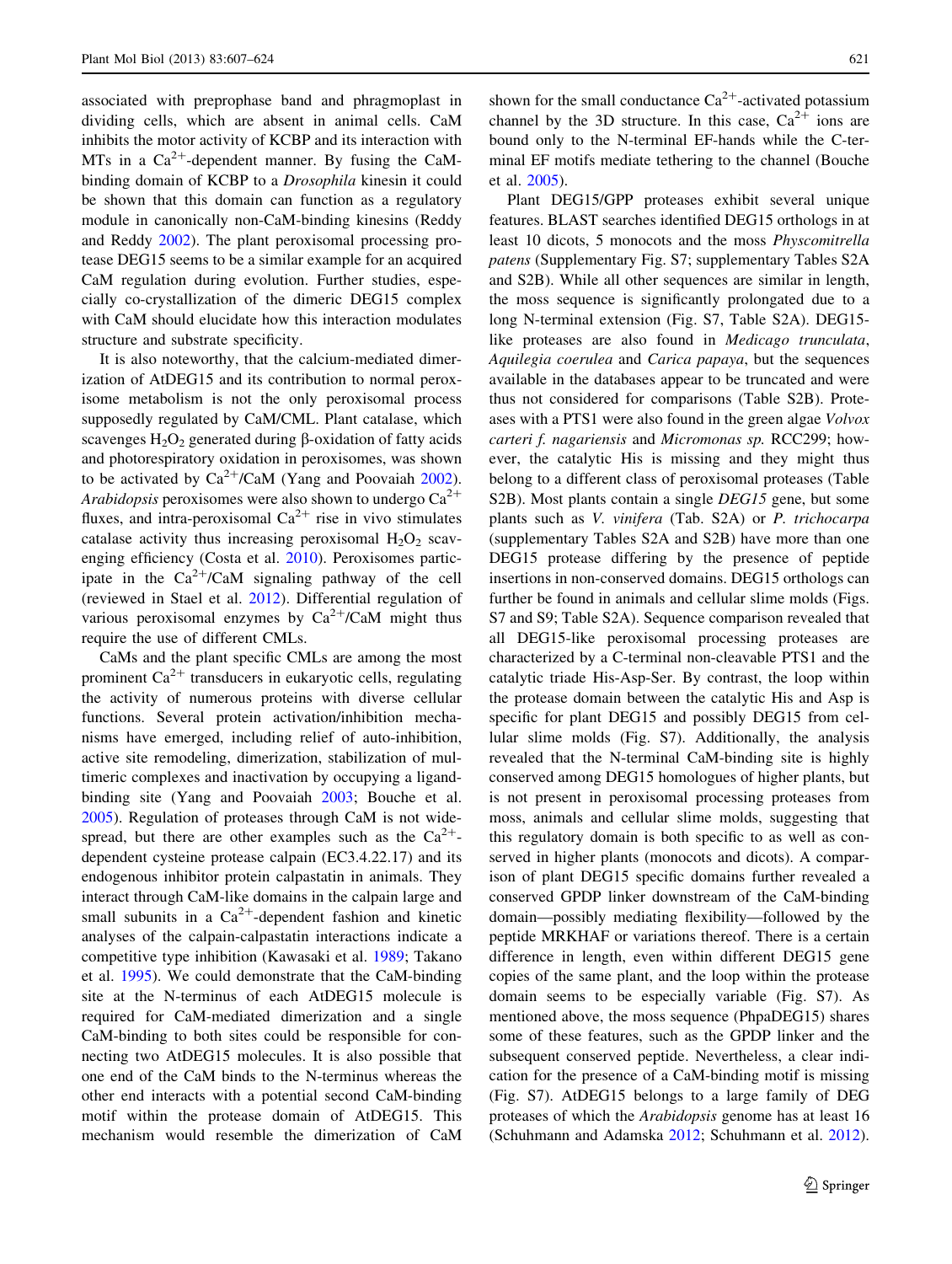<span id="page-15-0"></span>Fig. 7 Phylogenetic relationship of peroxisomal processing proteases from plants, animals and cellular slime molds and of DEG proteases in Arabidopsis. The dotted lines indicate that this part of the tree is not drawn to scale. Sequence alignemnts were obtained by ClustalX 2.0 (Thompson et al. [1997\)](#page-17-0) and phylogenetic tree construction was performed by maximum likelihood using tree-puzzle-5.2 (Strimmer and Haeseler [1996](#page-17-0)). The alignment on which the phylogenetic tree was based is provided in Supplemental Fig. 7. For accession numbers see Supplemental Tab. S2A



Of all AtDEG proteins, only AtDEG15 contains a CaMbinding domain (Fig. S7). AtDEG15 is also the only At-DEG protein without a PDZ domain and the only one localized in peroxisomes (Schuhmann et al. [2011](#page-17-0), 2012; Schuhmann and Adamska [2012\)](#page-17-0), strongly indicating that it represents a special form of DEG protease and that CaMregulation of DEG15 is not only a plant but also a peroxisome-specific trait. A phylogenetic tree (Fig. 7) analysis including all AtDEG proteases in addition to DEG15 homologues from plants, animals and cellular slime molds illustrates the unique position of DEG15. All DEG15/GPPlike plant peroxisomal/glyoxysomal processing proteases branch together in close proximity to but clearly separated from a branch containing the DEG15-like proteases from non-plant organisms. All other AtDEG proteases are localized on branches separated from DEG15 proteins.

The significance of PTS2 processing is still unknown because the catalytic properties of processed and unprocessed enzymes are similar as reported for gMDH (Gietl et al. [1996](#page-16-0); Cox et al. [2005\)](#page-16-0) and PTS2 is not processed in lower eucaryotes such as yeasts. Similarily, Arabidopsis deg15 and cml3 null mutants do not display growth or germination defects beyond the resistance to the inhibitory effects of IBA and 2,4-DB (Hu et al. [2012](#page-16-0); Lingard and Bartel [2009](#page-16-0); Schuhmann et al. [2008\)](#page-17-0), Therefore, the physiological benefit to regulated removal of the PTS2 sequence and its suggested influence on certain aspects of plant peroxisome metabolism as evidenced by the evolutionary conservation of this type of regulation in plant peroxisome biogenesis, remains an even more intriguing question.

Acknowledgments This work was supported by Deutsche Forschungsgemeinschaft grants to CG (Gi154/13-1 and 13-2), to FC (CH 966/1-1) and to CG and EI (SFB924), and by an ERA-NET Plant Genomics grant to UV (ERAPG 08-044).

Open Access This article is distributed under the terms of the Creative Commons Attribution License which permits any use, distribution, and reproduction in any medium, provided the original author(s) and the source are credited.

## References

- Arazi T, Baum G, Snedden WA, Shelp BJ, Fromm H (1995) Molecular and biochemical analysis of calmodulin interactions with the calmodulin-binding domain of plant glutamate decarboxylase. Plant Physiol 108:551–561. doi:[10.1104/pp.108.2.551](http://dx.doi.org/10.1104/pp.108.2.551)
- Bouche N, Yellin A, Snedden WA, Fromm H (2005) Plant-specific calmodulin binding proteins. Ann Rev Plant Biol 56:435–466. doi[:10.1146/annurev.arplant.56.032604.144224](http://dx.doi.org/10.1146/annurev.arplant.56.032604.144224)
- Brown LA, Baker A (2008) Shuttles and cycles: transport of proteins into the peroxisome matrix. Mol Membr Biol 25(5):363–375. doi[:10.1080/09687680802130583](http://dx.doi.org/10.1080/09687680802130583)
- Burkhart SE, Lingard MJ, Bartel B (2013) Genetic dissection of peroxisome-associated matrix protein degradation in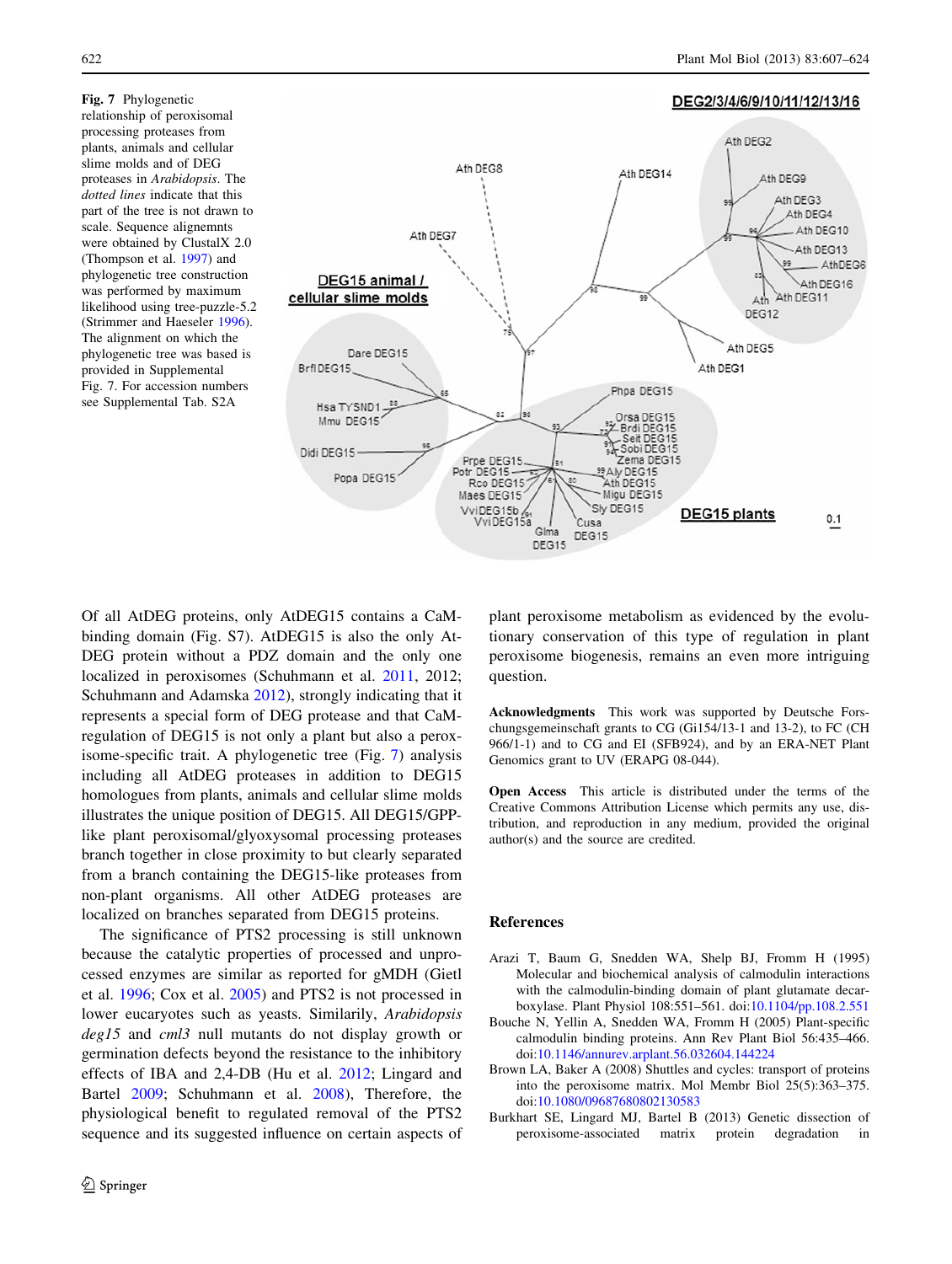<span id="page-16-0"></span>Arabidopsis thaliana. Genetics 193:125–141. doi[:10.1534/](http://dx.doi.org/10.1534/genetics.112.146100) [genetics.112.146100](http://dx.doi.org/10.1534/genetics.112.146100)

- Bussemer J, Chigri F, Vothknecht UC (2009) Arabidopsis ATPase family gene 1-like protein  $1$  is a calmodulin  $AA + ATP$ ase with a dual localization in chloroplasts and mitochondria. FEBS J 276:3870–3880. doi[:10.1111/j.1742-4658.2009.07102.x](http://dx.doi.org/10.1111/j.1742-4658.2009.07102.x)
- Chigri F, Flosdorff S, Pilz S, Kölle E, Dolze E, Gietl C, Vothknecht UC (2012) The Arabidopsis calmodulin-like proteins AtCML30 and AtCML3 are targeted to mitochondria and peroxisomes, respectively. Plant Mol Biol 78:211–222. doi:[10.1007/s11103-](http://dx.doi.org/10.1007/s11103-011-9856-z) [011-9856-z](http://dx.doi.org/10.1007/s11103-011-9856-z)
- Clapham DE (2007) Calcium signalling. Cell 131:1047–1058. doi:[10.](http://dx.doi.org/10.1016/j.cell.2007.11.028) [1016/j.cell.2007.11.028](http://dx.doi.org/10.1016/j.cell.2007.11.028)
- Costa A, Drago I, Behera S, Zottini M, Pizzo P, Schroeder JI, Pozzan T, Schiavo FL (2010)  $H_2O_2$  in plant peroxisomes: in vivo analysis uncovers a  $Ca^{2+}$ -dependent scavenging system. Plant J 62:760–772. doi:[10.1111/j.1365-313X.2010.04190.x](http://dx.doi.org/10.1111/j.1365-313X.2010.04190.x)
- Cox B, Chit MM, Weaver T, Gietl C, Bailey J, Bell E, Banaszak L (2005) Organelle and translocatable forms of glyoxysomal malate dehydrogenase. The effect of the N-terminal presequence. FEBS J 272:643–654. doi[:10.1111\(j.1742-4658.2004.](http://dx.doi.org/10.1111(j.1742-4658.2004.04475.x) [04475.x](http://dx.doi.org/10.1111(j.1742-4658.2004.04475.x)
- Day IS, Reddy VS, Ali GS, Reddy ASN (2002) Analysis of EF-handcontaining proteins in Arabidopsis. Genome Biol 3(10): RESEARCH0056.1-0056.24. doi[:10.1186/gb-2002-3-10-research](http://dx.doi.org/10.1186/gb-2002-3-10-research0056) [0056](http://dx.doi.org/10.1186/gb-2002-3-10-research0056)
- Eubel H, Meyer EH, Taylor NL, Bussell JD, O'Toole N, Heazlewood JL, Castleden I, Small ID, Smith SM, Millar AH (2008) Novel proteins, putative membrane transporters, an integrated metabolic network are revealed by quantitative proteomic analysis of Arabidopsis cell culture peroxisomes. Plant Physiol 148(4): 1809–1829. doi[:10.1104/pp.108.129999](http://dx.doi.org/10.1104/pp.108.129999)
- Flynn CR, Mullen RT, Trelease RN (1998) Mutational analyses of a type 2 peroxisomal targeting signal that is capable of directing oligomeric protein import into tobacco BY-2 glyoxysomes. Plant J 16(6):709–720. doi:[10.1046/j.1365-313x.1998.00344.x](http://dx.doi.org/10.1046/j.1365-313x.1998.00344.x)
- Germain V, Rylott EL, Larson TR, Sherson SM, Bechtold N, Carde JP, Bryce JH, Graham IA, Smith SM (2001) Requirement for 3-ketoacyl-CoA thiolase-2 in peroxisome development, fatty acid beta-oxidation and breakdown of triacylglycerol in lipid bodies of Arabidopsis seedlings. Plant J 28(1):1–12. doi:[10.1046/j.](http://dx.doi.org/10.1046/j.1365-313X.2001.01095.x) [1365-313X.2001.01095.x](http://dx.doi.org/10.1046/j.1365-313X.2001.01095.x)
- Gietl C, Seidel C, Svendsen I (1996) Plant glyoxysomal but not mitochondrial malate dehydrogenase can fold without chaperone assistance. Biochim Biophys Acta 1274(1–2):48–58
- Gietl C, Wimmer B, Adamec J, Kalousek F (1997) A cysteine endopeptidase isolated from castor bean endosperm microbodies processes the glyoxysomal malte dehydrogenase precursor protein. Plant Physiol 113(3):863–871. doi[:10.1104/pp.113.3.](http://dx.doi.org/10.1104/pp.113.3.863) [863](http://dx.doi.org/10.1104/pp.113.3.863)
- Girzalsky W, Saffian D, Erdmann R (2010) Peroxisomal protein translocation. Biochim Biophys Acta 1803:724–731. doi:[10.](http://dx.doi.org/10.1016/j.bbamcr.2010.01.002) [1016/j.bbamcr.2010.01.002](http://dx.doi.org/10.1016/j.bbamcr.2010.01.002)
- Hanada K, Kuromori T, Myouga F, Toyoda T, Li WH, Shinozaki K (2009) Evolutionary persistence of functional compensation by duplicate genes in Arabidopsis. Genome Biol Evol 1:409–414. doi[:10.1093/gbe/evp043](http://dx.doi.org/10.1093/gbe/evp043)
- Hayashi M, Toiyama K, Kondo M, Nishimura M (1998) 2,4 dichlorophenoxybutyric acid-resistant mutants of Arabidopsis have defects in glyoxysomal fatty acid  $\beta$ -oxidation. Plant Cell 10:183–195
- Helm M, Lück C, Prestele J, Hierl G, Huesgen PF, Fröhlich T, Arnold GJ, Adamska I, Görg A, Lottspeich F, Gietl C (2007) Dual specificities of the glyoxysomal/peroxisomal processing protease Deg15 in higher plants. Proc Natl Acad Sci USA 104(27): 11501–11506. doi:[10.1073/pnas.0704733104](http://dx.doi.org/10.1073/pnas.0704733104)
- Hu J, Baker A, Bartel B, Linka N, Mullen RT, Reumann S, Zolman BK (2012) Plant peroxisomes: biogenesis and function. Plant Cell 24:2279–2303. doi[:10.1105/tpc.112.096586](http://dx.doi.org/10.1105/tpc.112.096586)
- Huesgen P, Schuhmann H, Adamska I (2005) The family of Deg proteases in cyanobacteria and chloroplasts of higher plants. Physiol Plant 123(4):413–420. doi:[10.1111/j.1399-3054.2005.00458.x](http://dx.doi.org/10.1111/j.1399-3054.2005.00458.x)
- Jiang T, Zhang X-F, Wang X-F, Zhang D-P (2011) Arabidopsis 3-ketoacyl-CoA thiolase-2 (KAT2), an enzyme of fatty acid boxidation, is involved in ABA signal transduction. Plant Cell Physiol 52(3):528–538. doi:[10.1093/pcp/pcr008](http://dx.doi.org/10.1093/pcp/pcr008)
- Kato A, Hayashi M, Kondo M, Nishimura M (1996a) Targeting and processing of a chimeric protein with the N-terminal presequence of the precursor to glyoxysomal citrate synthase. Plant Cell 8(9):1601–1611. doi:[10.1105/tpc.8.9.1601](http://dx.doi.org/10.1105/tpc.8.9.1601)
- Kato A, Hayashi M, Takeuchy Y, Nishimura M (1996b) cDNA cloning and expression of a gene for 3-ketoacyl-CoAthiolase in pumpkin cotyledons. Plant Mol Biol 31(4):843–852
- Kato A, Takeda-Yoshikawa Y, Hayashi M, Kondo M, Hara-Nishimura I, Nishimura M (1998) Glyoxysomal malate dehydrogenasein pumpkin: cloning of a cDNA and functional analysis of its presequence. Plant Cell Physiol 39(2):186–195
- Kawasaki H, Emori Y, Imajoh-Ohmi S, Minami Y, Suzuki K (1989) Identification and characterization of inhibitory sequences in four repeating domains of the endogenous inhibitor of calciumdependent protease. J Biochem 106(2):274–281
- Kley J, Schmidt B, Boyanov B, Stolt-Bergner PC, Kirk R, Ehrmann M, Knopf RR, Naveh L, Adam Z, Clausen T (2011) Structural adaption of the plant protease Deg1 to repair photosystem II during light exposure. Nat Struct Mol Biol 18(6):728–731. doi[:10.1038/nsmb.2055](http://dx.doi.org/10.1038/nsmb.2055)
- Krojer T, Garrido-Franco M, Huber R, Ehrmann M, Clausen T (2002) Crystal structure of DegP (HtrA) reveals a new proteasechaperone machine. Nature 416(6879):455–459. doi[:10.1038/](http://dx.doi.org/10.1038/416455a) [416455a](http://dx.doi.org/10.1038/416455a)
- Krojer T, Sawa J, Schäfer E, Saibil HR, Ehrmann M, Clausen T (2008) Structural basis for the regulated protease and chaperone function of DegP. Nature 453(7197):885–890. doi[:10.1038/](http://dx.doi.org/10.1038/nature07004) [nature07004](http://dx.doi.org/10.1038/nature07004)
- Kurochkin IV, Mizuno Y, Konagaya A, Sakaki Y, Schonbach C, Okazaki Y (2007) Novel peroxisomal protease Tysnd1 processes PTS1- and PTS2-containing enzymes involved in  $\beta$ -oxidation of fatty acids. EMBO J 26(3):835–845. doi[:10.1038/sj.emboj.760](http://dx.doi.org/10.1038/sj.emboj.7601525) [1525](http://dx.doi.org/10.1038/sj.emboj.7601525)
- Kushnirov VV (2000) Rapid and reliable protein extraction from yeast. Yeast 16:857–860
- Lazarow PB (2006) The import receptor Pex7p and the PTS2 targeting sequence. Biochim Biophys Acta 1763(12):1599–1604
- Lingard MJ, Bartel B (2009) Arabidopsis LON2 is necessary for peroxisomal function and sustained matrix protein import. Plant Physiol 151(3):1354–1365. doi:[10.1104/pp.109.142505](http://dx.doi.org/10.1104/pp.109.142505)
- Lingner T, Kataya AR, Antonicelli GE, Benichou A, Nilssen K, Chen XY, Siemsen T, Morgenstern B, Meinicke P, Reumann S (2011) Identification of novel plant peroxisomal targeting signals by a combination of machine learning methods and in vivo subcellular targeting analyses. Plant Cell 23(4):1556–1572. doi:[10.](http://dx.doi.org/10.1105/tpc.111.084095) [1105/tpc.111.084095](http://dx.doi.org/10.1105/tpc.111.084095)
- McCormack E, Tsai Y-C, Braam J (2005) Handling calcium signalling: Arabidopsis CaMs and CMLs. Trends Plant Sci 10(8):383–389. <http://dx.doi.org/10.1016/j.tplants.2005.07.001>
- Popescu SC, Popescu GV, Bachan S, Zhang Z, Seay M, Gerstein M, Snyder M, Dinesh-Kumar SP (2007) Differential binding of calmodulin-related proteins to their targets revealed through high-density Arabidopsis protein microarrays. Proc Natl Acad Sci USA 104(11):4730–4735
- Prestele J, Hierl G, Scherling C, Hetkamp S, Schwechheimer C, Isono E, Weckwerth W, Wanner G, Gietl C (2010) Different functions